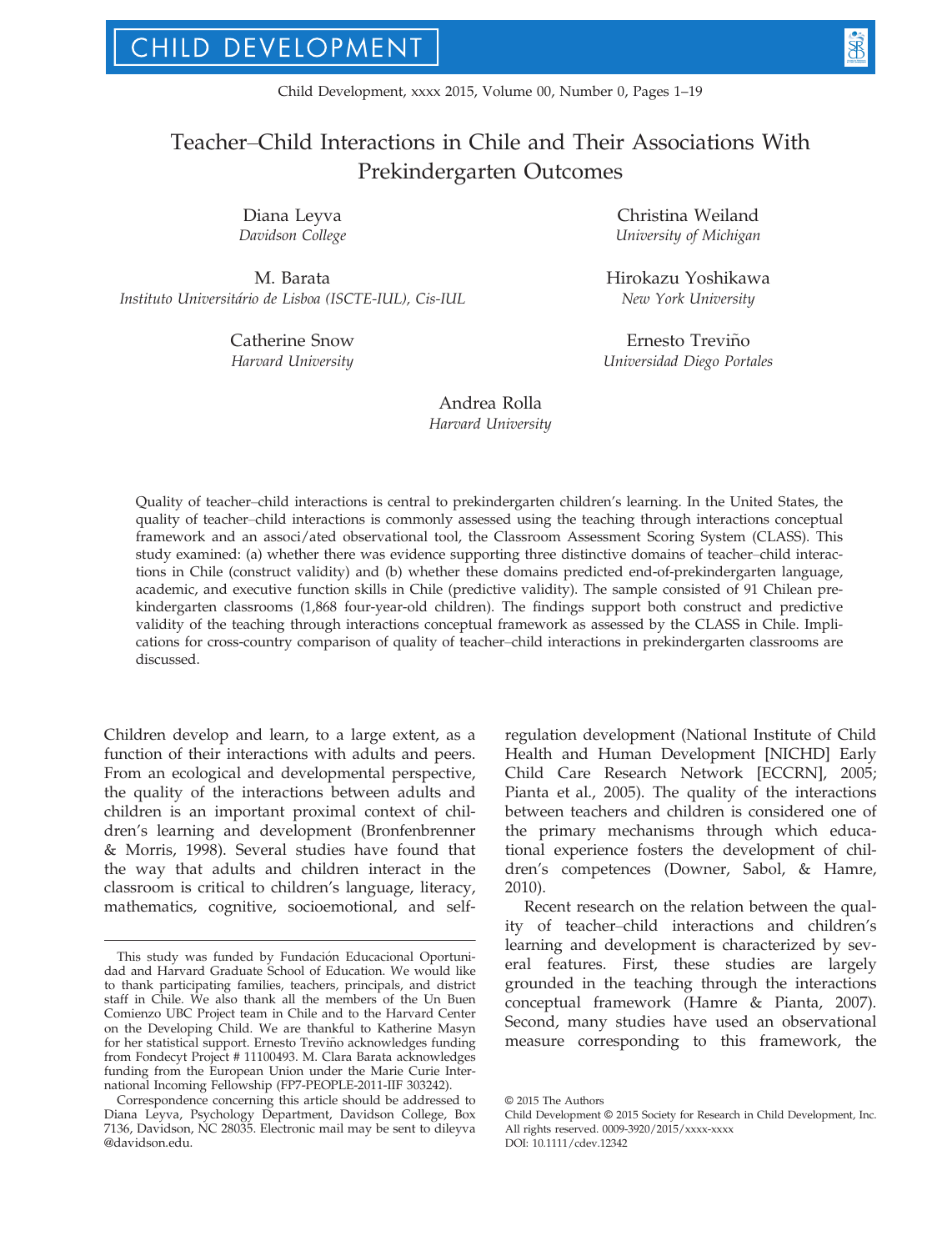Classroom Assessment Scoring System (CLASS; Pianta, La Paro, & Hamre, 2008). Third, these studies have been conducted predominantly in the United States (Burchinal, Vandergrift, Pianta, & Mashburn, 2010; Burchinal et al., 2008; Howes et al., 2008; Mashburn et al., 2008; Weiland, Ulvestad, Sachs, & Yoshikawa, 2013). In this study, we contribute to this research by investigating whether and how the quality of teacher–child interactions, as conceptualized by the teaching through interactions framework and assessed by the CLASS, was valid in Chilean early childhood classrooms, and whether it predicted child outcomes. We focused on Chile because the organization of early childhood education settings in this country is in many important ways different from the U.S. context. Thus, Chile provided an excellent opportunity to examine how the organization of early childhood education settings (and the cultural values reflected in such organization) might shape the relations between adult–child interactions in the classroom and child development. Next, we discuss the teaching through interactions framework and its corresponding observational tool (the CLASS), and then discuss some organizational features of the Chilean early childhood education settings. The present study represents the second validity study of the CLASS outside the United States and the first such study in a developing country.

## Teaching Through Interactions Framework and Measurement

The teaching through interactions conceptual framework is based on several developmental and educational theories including responsivity, attachment, scaffolding, self-determination, and effective teaching (e.g., Bornstein, Tamis-LeMonda, Hahn, & Haynes, 2008; Bronfenbrenner & Morris, 1998). According to this framework, daily interactions between children and teachers within classrooms are the primary engine for children's learning (Hamre & Pianta, 2007). There are three domains of teacher–child interactions that are central to children's learning and development: emotional support, classroom organization, and instructional support.

Teachers' emotional support in interactions with children fosters social development and learning. When teachers are sensitive and responsive in their interactions with children, children develop a sense of security that allows them to be more engaged and motivated in classroom activities, and consequently to be more likely to benefit from instruction (Landry, Anthony, Swank, & Monseque-Bailey, 2009). Emotional support in the classroom includes four dimensions: positive climate (teachers' levels of warmth and respect between teachers and children and among children themselves), lack of negative climate (expressed negativity such as hostility and aggression between teachers and children and among children themselves), teacher sensitivity (teacher's responsiveness to children's academic and emotional needs), and regard for student perspectives (how teachers support children's perspectives, interests, and motivations; Pianta et al., 2008).

Classroom organization and management support children's self-regulation development, including executive function skills—the set of cognitive processes integral to the development of social and cognitive competence in young children (Raver, 2004). Teachers who model regulatory behaviors and attention help children internalize these selfregulation models, thus improving children's own self-behavior management. Classroom organization has been proposed to reflect three dimensions: behavior management (how teachers set up clear behavioral expectations and monitor, prevent, and redirect misbehavior), productivity (how well teachers manage instructional time and routines), and instructional learning formats (how teachers capitalize on students' engagement and interests; Pianta et al., 2008).

Teachers' instructional interactions with children promote learning when they are intentional, focused, direct, and use feedback loops involving students' performance. Teachers who provide children with opportunities to practice existing abilities and who scaffold complex skills enhance children's cognitive and language development (Pianta, La Paro, Payne, Cox, & Bradley, 2002). Instructional support entails three dimensions: concept development (the degree to which teachers promote higher order thinking and focus on understanding), quality of feedback (how teachers provide feedback that encourages students' participation), and language modeling (how teachers facilitate and model language use in the classroom; Pianta et al., 2008).

Evidence to support these three distinctive domains of teacher–child interactions and their associations with child learning and development has come from use of the CLASS observational tool (Pianta et al., 2008). The CLASS was first developed for the large-scale NICHD Study of Early Child Care (see NICHD ECCRN, 1996), and later improved and extended to cover other age groups (Hamre et al., 2013). The prekindergarten version of the CLASS has been adopted as a national monitor-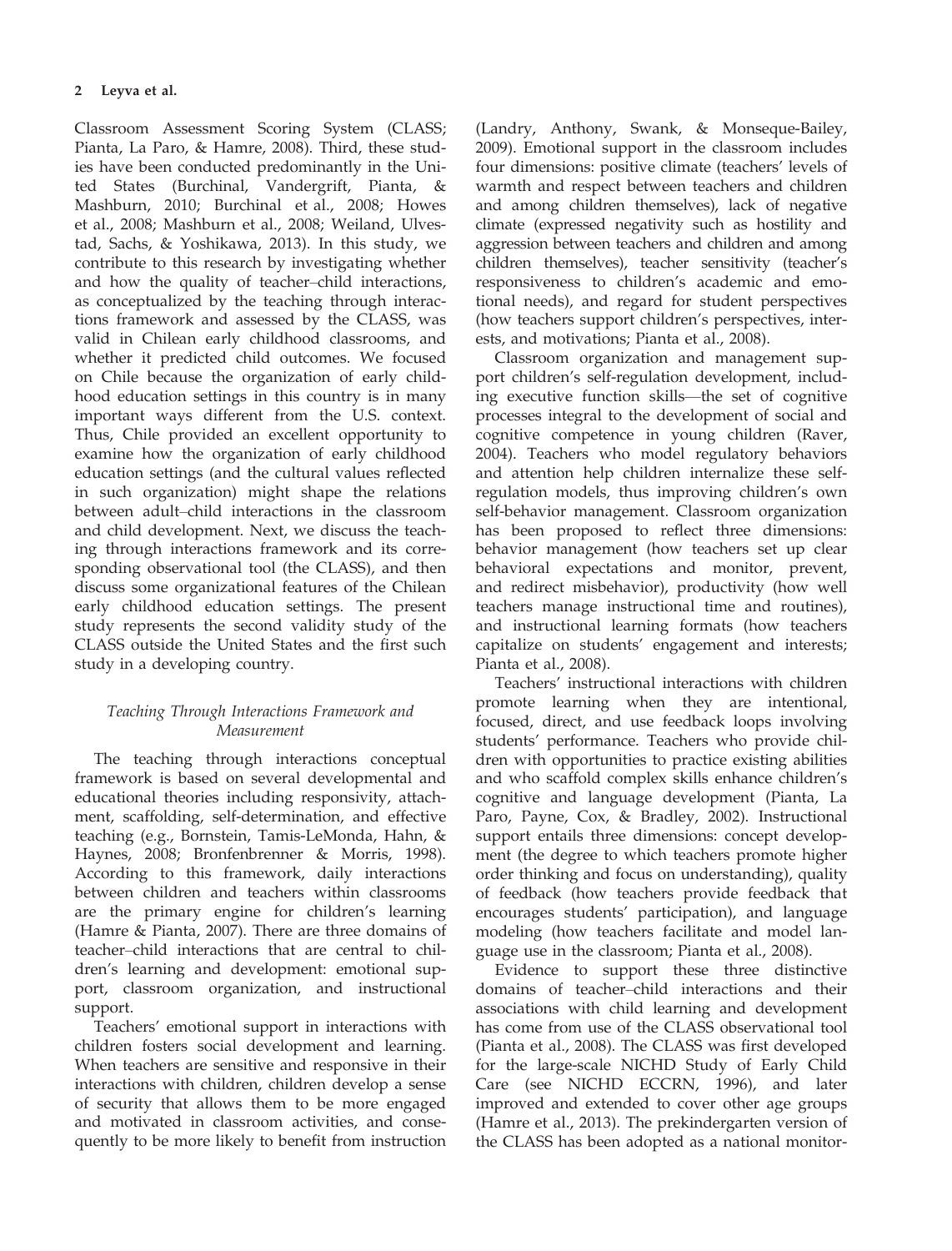ing and professional development tool for the federal Head Start program, which serves approximately 900,000 preschool-aged children from low-income families in the United States (U.S. Department of Health and Human Services, Administration for Children and Families, 2012). In addition, several states in the United States have integrated the CLASS into their quality rating and improvement systems.

In Latin America, the CLASS is currently being used in studies on prekindergarten and kindergarten quality in Colombia, Mexico, Ecuador, Costa Rica, and Chile. Researchers in Ecuador are using the CLASS to determine whether children's learning would benefit from higher quality teacher–child interactions in the classroom (Araujo, Carneiro, Cruz-Aguayo, & Schady, 2014). None of these studies in Latin America have been published to date. Other international studies using the CLASS are being conducted in Finland, Norway, England, Spain, Germany, and Australia. However, there is scarce international evidence on the validity of this conceptual framework in countries other than the United States. Determining whether and how the teaching through interactions framework holds across populations with different sociocultural conditions is crucial to inform and complement theoretical models used by researchers.

## Validity of the Teaching Through Interactions Framework and CLASS Observational Tool

The validity of the teaching through interactions conceptual framework and its corresponding observational tool, the CLASS, has been assessed in two ways: psychometric studies of whether the three domains of teacher–child interactions are distinct (construct validity) and predictive validity to child outcomes.

## Construct Validity

Two studies have examined support for the hypothesized three distinctive domains of teacher– child interactions as assessed by the CLASS, using confirmatory factor analysis (CFA). In the first, Hamre et al. (2013) tested whether observational data on a sample of over 4,000 classrooms in the United States fit the theorized three-factor model (emotional, organizational, and instructional support) versus alternative models, such as a single underlying factor (generally effective teaching), and a two-factor model (where classroom organization and emotional support belonged to a single factor).

They found that the three-factor model as assessed by the CLASS best fit the observational data in the United States. Moreover, this three-factor model was invariant from prekindergarten to sixth grade. In the second study, Pakarinen et al. (2010) examined the existence of these three domains of teacher–child interactions as assessed by the CLASS in a sample of 49 kindergarten classrooms (semirural and urban) located in two different regions in Finland. Using CFA, the authors found that the three-factor model was a good fit to the Finnish observational data but only when negative climate, one of the dimensions of the emotional support factor, was excluded from the model. According to the authors, negative climate was not a relevant dimension differentiating classroom quality in Finland as most classrooms scored similarly, at a low level; thus, this dimension had poor discriminant validity. They also tested whether a single-factor model was a better fit to the Finnish data but found no evidence to support this alternative model. This study confirmed the validity of the three distinctive domains of teacher–child interactions for the first time outside the United States.

## Predictive Validity

Data collected in various regions of the United States provide some support for the extent to which teacher–child interactions as assessed by the CLASS are predictive of preschoolers' literacy, language, mathematics, and executive function skills (Burchinal et al., 2008; Howes et al., 2008; Mashburn et al., 2008; Pianta & Hamre, 2009; Weiland et al., 2013). Some studies have empirically demonstrated that higher emotional support by teachers is linked to gains in preschoolers' academic skills including reading and math, and their social competence (Burchinal et al., 2010; Hamre & Pianta, 2005). However, the effect sizes of these predictive relations have been small (0.01–0.08). In other studies, the links between emotional support and children's academic and social skills are null (Howes et al., 2008; Mashburn et al., 2008).

Two studies have provided empirical evidence of positive associations between classroom organization and preschoolers' self-regulation, particularly better behavioral (Rimm-Kaufman, Curby, Grimm, Nathanson, & Brock, 2009) as well as inhibitory cognitive (Rimm-Kaufman et al., 2009; Weiland et al., 2013) control. Research with slightly older children (first graders) found no association with self-regulation skills but a significant relation between well-organized classrooms and gains in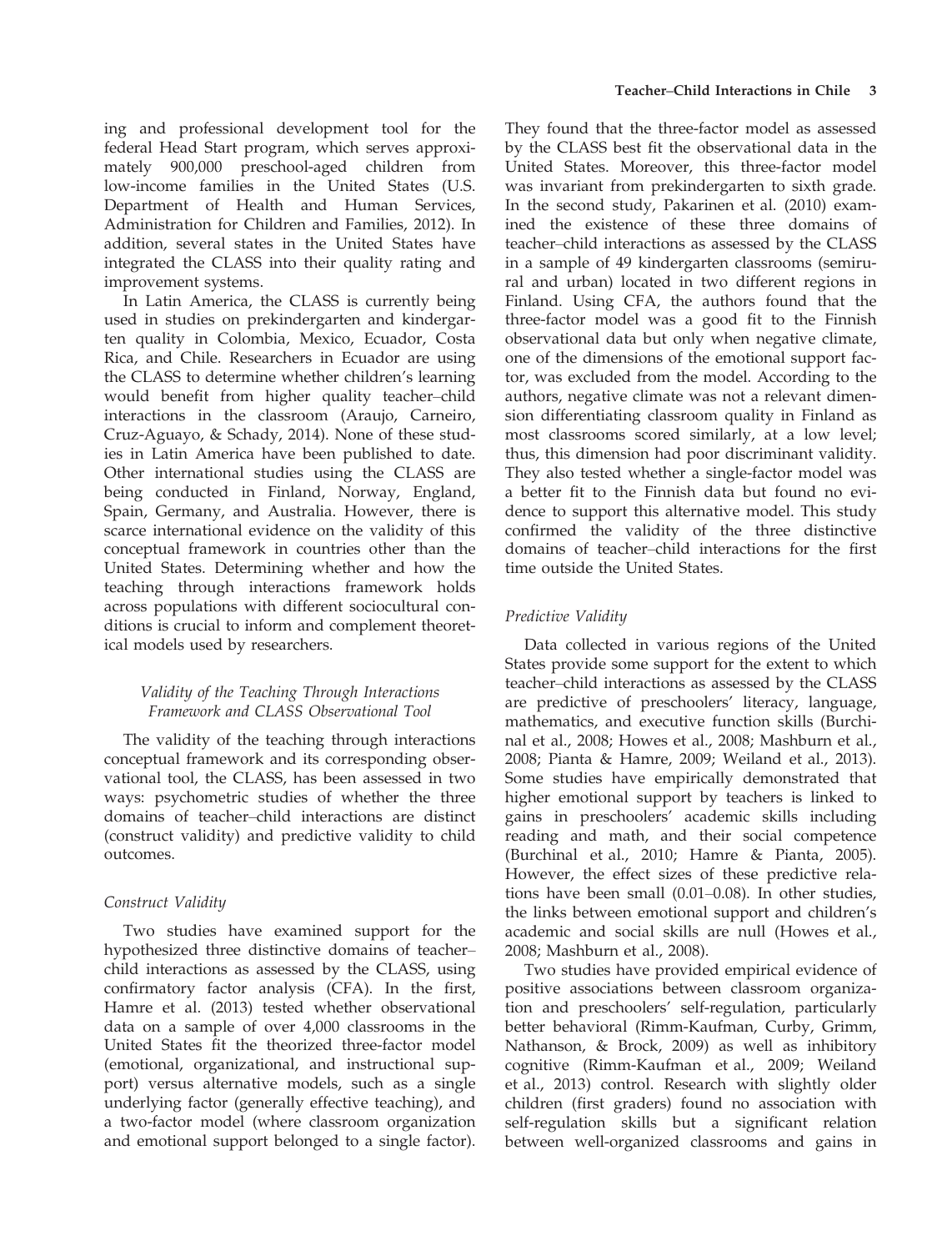children's academic skills, particularly reading (Ponitz, Rimm-Kaufman, Brock, & Nathason, 2009). The effect sizes in the aforementioned studies were small to moderate (0.14–0.49).

Several studies have empirically demonstrated that teachers' instructional support predicts gains in preschoolers' language (receptive vocabulary and oral language comprehension), early mathematics, and literacy skills (letter-word identification, rhyming, and reading), beyond children's maturation alone (Burchinal et al., 2008; Burchinal et al., 2010; Howes et al., 2008; Mashburn et al., 2008). Instructional support is also associated with one measure of executive function (inhibitory cognitive control; Weiland et al., 2013). The effect size of these associations was small, ranging from 0.002 to 0.32. Some studies have found null associations between instructional support and children's academic skills (Burchinal, Kainz, & Cai, 2011; Weiland et al., 2013; Zaslow, Martinez-Beck, Tout, & Halle, 2011). Other studies have found no significant relations between instructional support and socioemotional skills (Howes et al., 2008; Mashburn et al., 2008).

Some researchers have explored nonlinear relations between domains of teacher–child interactions and child outcomes in the United States (Burchinal et al., 2010; Burchinal, Kainz, et al., 2011 Weiland et al., 2013). The rationale behind these studies is that, until the quality of teacher–child interactions (as assessed by the CLASS) reaches a minimal level, a positive association with child outcomes might not be observed. Burchinal, Kainz, et al. (2011) tested for quadratic relations between the three domains of teacher–child interactions and children's socioemotional, language, literacy, and mathematics skills and found that these quadratic relations were statistically significant in several cases. In that study, these domains of teacher–child interactions were better predictors of child outcomes when they were in the higher range. Weiland et al. (2013) also found evidence for significant quadratic relations between the three domains of teacher–child interactions and one measure of children's executive function (inhibitory control). Furthermore, using threshold analyses Burchinal et al. (2010) found that instructional support was a stronger predictor of higher language, reading, and mathematics skills in higher than lower quality classrooms. In turn, emotional support was a stronger predictor of higher social skills and lower levels of behavior problems in higher than in lower quality classrooms. The effect sizes in the aforementioned studies were small, ranging from  $-0.12$  to 0.34 (with negative relations reflecting negatively valenced outcomes).

Only one study outside the United States has assessed the associations between teacher–child interactions and child outcomes (Pakarinen et al., 2011). In this study, higher instructional support in Finnish classrooms was associated with lower taskavoidant behavior in kindergarteners, which was in turn related to better children's math skills (Pakarinen et al., 2011). The effect size of this association was not reported, and no other child outcome was examined in this study. No associations between task-avoidant behavior and emotional support or classroom organization were found.

## Early Childhood Education Settings for Children Ages 4–6 in Chile

Culture shapes the way that adults and children interact and the patterns of adult–child interactions that matter for children's development (Vygotsky, 1978). Several studies have demonstrated that depending on the sociocultural practices and the way learning settings are conceived and organized, children in certain communities may learn more from observation and listening than from action and verbalization (Rogoff, 2003). In non-child-centered societies, like much of Latin America, adults and children have marked statuses, adults seldom modify their speech for children, adults tend to engage in more unilateral decision making, and there is a great emphasis on values such as respeto (respect for others and self in different social groups/situations) and educación (teaching children to be moral, responsible, and socially skilled persons; Halgunseth, Ispa, & Rudy, 2006).

The way that Chilean early childhood education settings are organized for children ages 4–6 reflects some of these sociocultural values and practices that are pervasive in Latin America. Next, we provide a snapshot of early education in Chile for children ages 4–6. This snapshot is not intended to be exhaustive. Rather, it focuses mainly on public sector services and aims to provide a framework for exploring differences in the quality of teacher–child interactions based on particular sociocultural conditions.

Chile is known worldwide for having advanced state-of-the art policies for early childhood education such as the social protection program, Chile Crece Contigo (Chile Grows with You), which provides comprehensive care for children from lowincome households (Peralta, 2011). Education for Chilean children ages 4–6 is not compulsory but is subsidized by the government for low-income families. About 80% of 4-year-olds are enrolled in a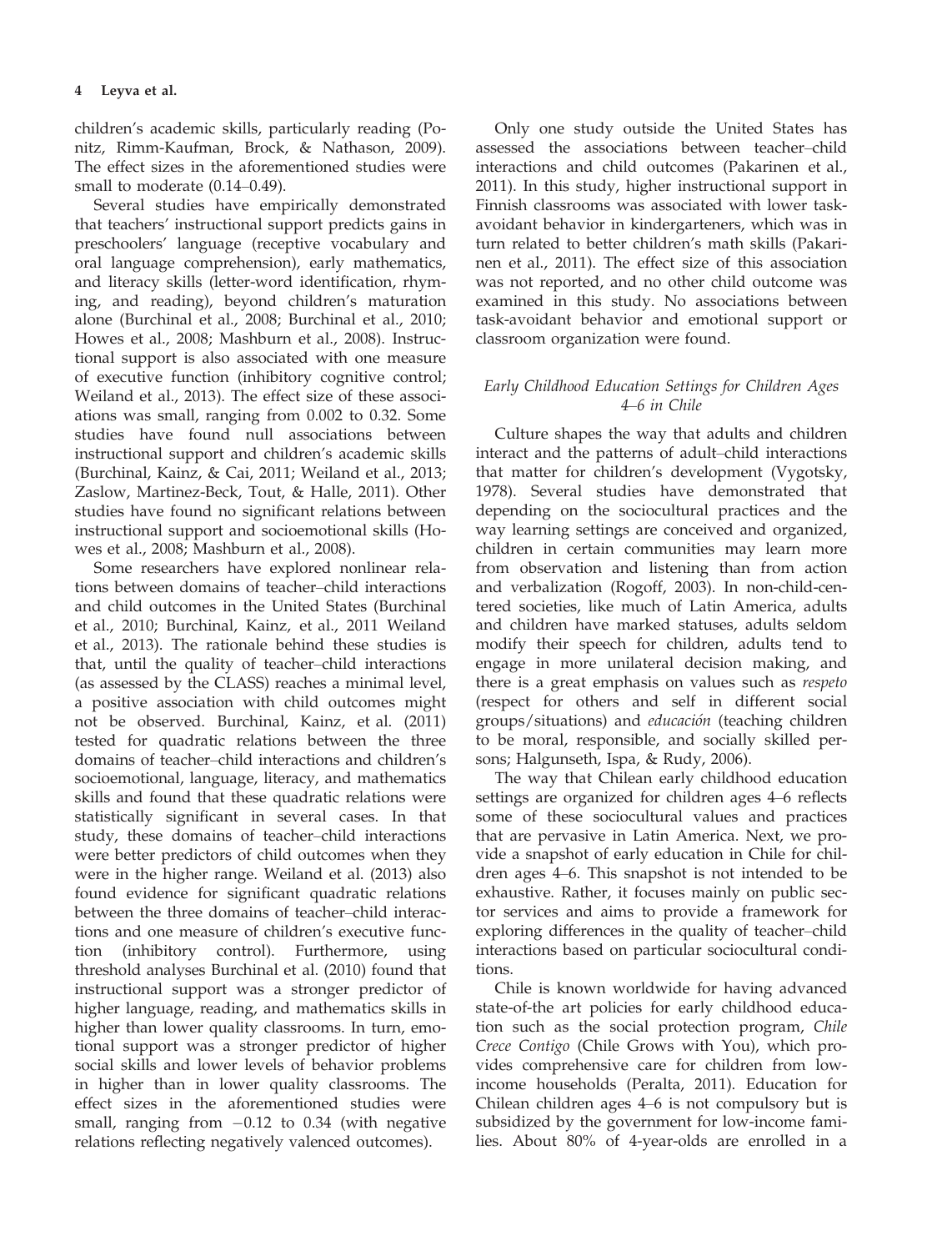public early education program (Ministerio de Educación, 2013). Center-based education for children ages 4–6 in Chile is provided by public-sector entities (e.g., public elementary school prekindergarten programs) and non-public-sector entities (e.g., private independently operated not-for-profit programs such as faith-based centers, and formal for-profit center-based care).

An important characteristic of early childhood education settings for children ages 4–6 in Chile is the way instruction is organized, which in turn reflects specific cultural values, beliefs, and practices in this country. In Chile, children's skill development is mainly promoted through whole-group activities such as oral routines (singing and talking), free-drawing, and free-play (Yoshikawa et al., in press). Small group activities (e.g., activity centers) are rare in Chilean prekindergarten and kindergarten classrooms. There are several reasons for the prevalence of whole-group instruction in the early years in Chile. First, there is a high staff–child ratio. On average, there are two adults (a teacher and a teacher aide) for every 35 children in prekindergarten classrooms and two adults for every 45 children in kindergarten classrooms in public schools (Ministerio de Educación, 2013). With such high staffchild ratios, it is hard for teachers to simultaneously engage small groups of children in different activities while providing individualized support to all children. Second, classrooms tend to be small in size, which restricts the possibility of having different "corners" or "stations" with activities through which children can rotate during the school day. Classrooms are not thought of as places for children to move around. The typical setting involves small desks and chairs for every child, all facing the teacher and the blackboard. Children are expected to sit and listen for fairly long periods of time. Third, and perhaps more importantly, a Chilean norm, as is the case with some other Latin American cultures, is to place a relatively high value on relationships, the social group, and group cohesion or harmony (Harwood, Leyendecker, Carlson, Asencio, & Miller, 2002).

Thus, young children are expected to learn in early childhood programs how to interact, respect, and get along with their peers. There is less emphasis on developing the child's instrumental independence, that is, the ability to perform tasks without an adult's help (Harwood et al., 2002). Consequently, teachers typically assist prekindergarten children in everyday routines such as eating, getting dressed (i.e., putting on jackets), and tidying up after themselves. Overall, the typical school day

is not very structured and a high percentage of the day is spent in noninstructional activities such as eating snacks, recess, and transitions (Strasser, Lissi, & Silva, 2009).

These sociocultural differences in early childhood education (e.g., beliefs about independence and group cohesion, emphasis on whole-group instruction, classroom space arrangements) present an excellent opportunity for examining the cross-cultural validity of the U.S.-designed and U.S.-based teaching through interactions framework and the CLASS measurement tool.

#### The Present Study

In the present study, we examined two research questions. First, we investigated whether there is evidence supporting the existence of three distinctive domains of teacher–child interactions, as assessed by the CLASS, in urban public prekindergarten programs in Chile. Second, we examined whether these three domains of teacher–child interactions predicted children's language, early literacy, early numeracy, and executive function abilities. We selected these outcomes both because of their developmental importance and because we aimed to make comparisons with prior published studies, which focused on these abilities (Burchinal et al., 2008; Howes et al., 2008; Mashburn et al., 2008; Pianta & Hamre, 2009; Weiland et al., 2013). In line with prior research (Burchinal et al., 2008; Burchinal et al., 2010; Burchinal, Kainz, et al., 2011; Howes et al., 2008; Mashburn et al., 2008; Weiland et al., 2013), we tested for both linear and quadratic associations between the quality of teacher–child interactions as assessed by the CLASS and child outcomes, and used threshold (spline regression) techniques to determine whether the associations were stronger in certain quality ranges.

Given the characteristics of early childhood education settings in Chile, particularly in the type and frequency of instructional practices and the way classrooms are organized, which reflect specific sociocultural values and practices, we recognized the possibility that the domains of teacher–child interactions identified by the teaching through interactions conceptual framework and assessed by the CLASS in the United States might be different in Chile. This would indicate that domains of teacher–child interactions, as assessed by the CLASS, are subject to the particularities of early childhood education settings and the cultural beliefs and practices that support them. However, it was also possible that, regardless of the particularities in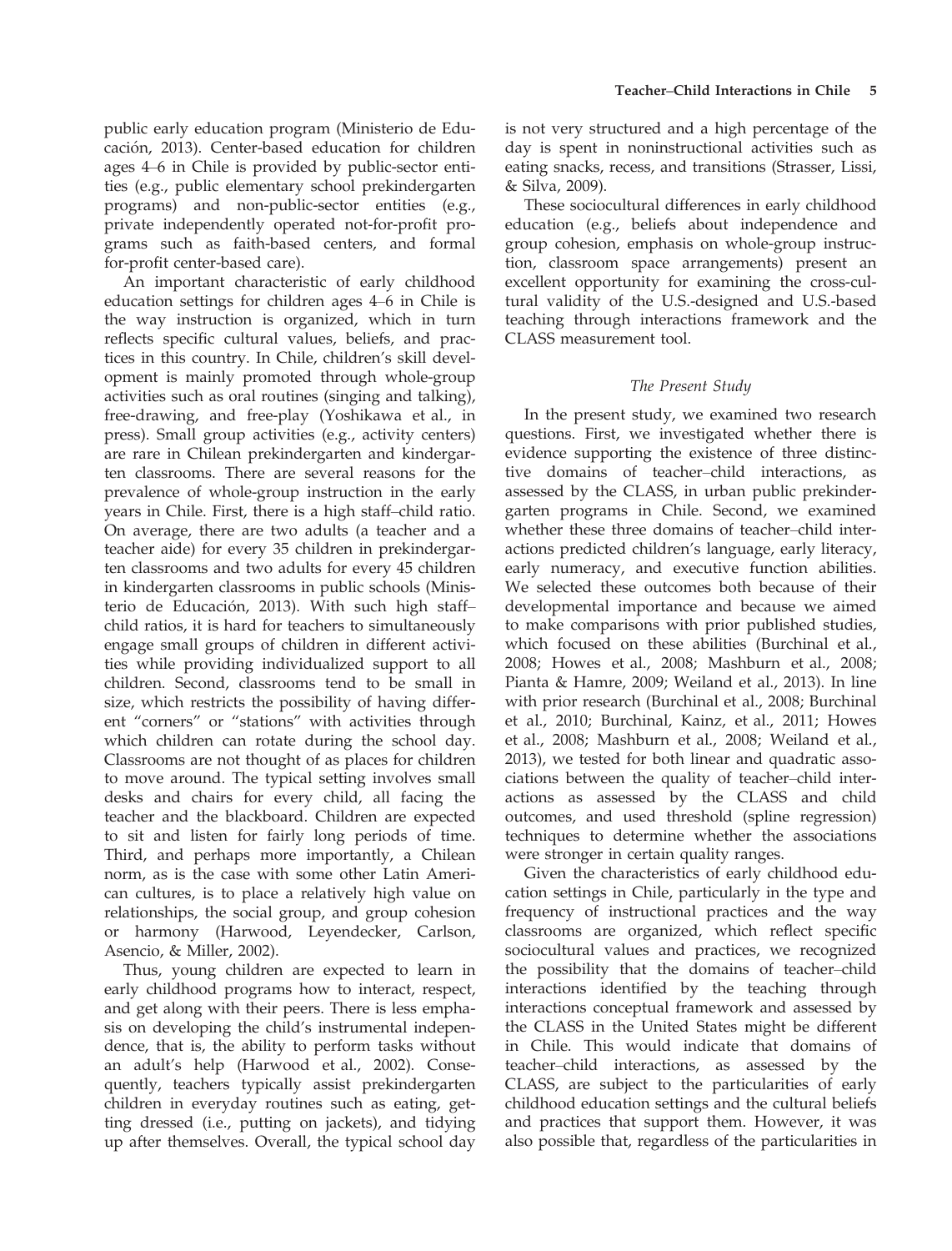instructional practices and organization in Chilean classrooms, these domains of teacher–child interactions identified by the teaching through interactions conceptual framework would be invariant in this particular country.

We expected to find small but significant associations between the three domains of teacher–child interactions as assessed by the CLASS and child outcomes.

#### Method

#### Participants and Setting

Our sample was composed of 91 public prekindergarten classrooms in 64 schools and included 1,868 children. Schools were drawn from six municipalities of Chile's capital and largest city, Santiago. The municipalities were sampled to represent municipalities in Santiago with a high proportion of at-risk children, defined as a minimum of 20% atrisk children although most schools had much higher percentages (20%–70%). In Chile, at-risk children are identified by the Ministry of Education based on parent education, family income, and whether the family is a beneficiary of government subsidy (social and health benefits). Thus, children in the sample were predominantly from low-income families. Schools were recruited through municipal authorities, including representatives from mayors' offices and departments of education and health, and invited to participate in the study. More details on how municipalities and schools were selected in this study are available elsewhere (Yoshikawa et al., in press). All children in the Chilean sample were Spanish-speaking monolingual 4-year-olds, and 52% were female. Active parental consent was obtained for children to participate in our study and was obtained for 98.5% children in participating schools and classrooms. Previous analyses showed that our sample was representative of a broader population of children and families from lower income municipalities in the city of Santiago based on the fourth-grade Chilean national reading and math (Sistema Nacional de Evaluación de Resultados de Aprendizaje [SIMCE]) scores, and a national composite variable indicating socioeconomic risk (Yoshikawa et al., in press).

Teachers' mean age was 45.58 years, 46% had postgraduate education, and 58% had experience teaching at a private school (compared to public schools, private schools tend to be better funded and to pay teachers better in Chile). Sixteen percent had been teaching less than 5 years, 25% had

5–14 years of teaching experience, and 58% had 15 or more years of teaching experience. Thirty-two schools and 53 classrooms (50% of schools and 58% of classrooms) received an intervention program during the prekindergarten year. The two major foci of this intervention were language and health teaching practices. Importantly, the intervention did not involve using the CLASS as a professional development tool.

#### Procedures

#### Classroom-Level Assessment

Classrooms were videotaped for the entire duration of a randomly chosen school day (approximately 4 hr) at the end of prekindergarten. Care was taken with scheduling so that classroom videotaping occurred at times that were not disruptive and on days that were typical of the usual environment for that classroom (i.e., not on a day when a field trip was planned, nor when half the class, or the regular teacher, was out sick).

Criteria to select four 20-min video segments (cycles) to code classroom videotapes were developed based on the general live observation procedure guidelines included in the CLASS manual (Pianta et al., 2008). These criteria included: (a) 20 contiguous min without interruption, (b) segments included instructional time and noninstructional time (snack, transitions), (c) segments included a sampling of the school day (beginning, midday, and end of the day), and (d) at all times there were at least five children and a teacher or teacher aide in the video. In this way, the selected segment was representative of the average experience of a child in a classroom. Importantly, the CLASS has been validated for use in coding classroom videotapes (see Pianta et al., 2008). Several other studies have used the CLASS with videotapes of classrooms in the United States (Allen et al., 2013) and in Latin America (Araujo et al., 2014).

## Child Assessments

Children were assessed at the beginning and end of prekindergarten. All assessors were Chilean and had a college degree in social sciences or education. Assessors went through an intensive training, which included practice administering the assessments (role play with other assessors and with children from schools not participating in the study). This team of assessors was different from the team that assessed the quality of teacher–child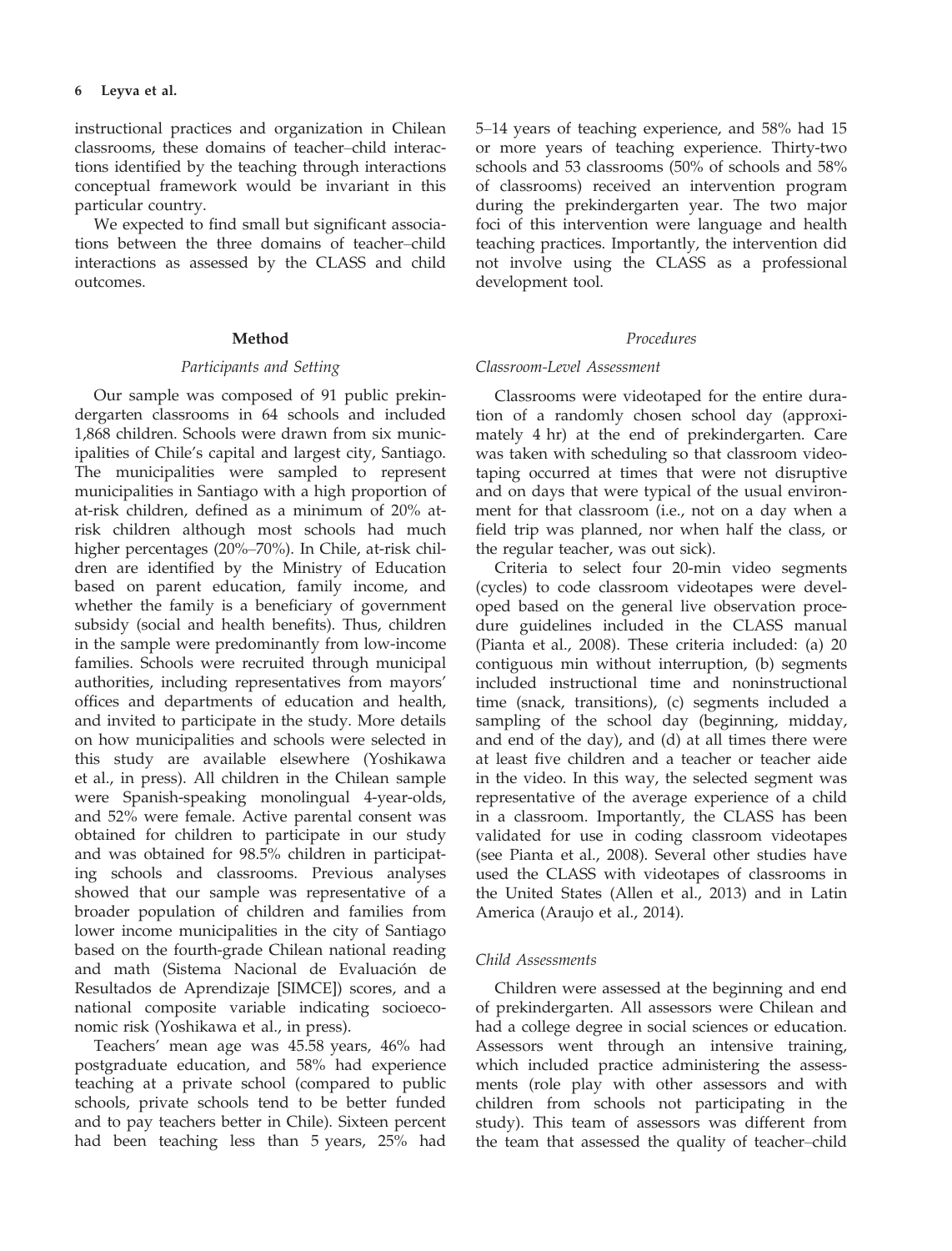interactions using the CLASS. To guarantee reliability in assessment administration, expert assessors visited the assessors during the 1st month of data collection. These experts gave continuous feedback to assessors to ensure reliability. Child assessments were conducted during one or two individual 30 to 50-min "pull-out" sessions. Assessors built rapport with the child and spent time in the classroom before assessing them individually. The order of administration of the tests was systematically varied. After each session, assessors rated the child's learning behaviors and the task approach observed during the session.

#### Measures

## Teacher–Child Interactions

The quality of teacher–child interactions was assessed using the CLASS (Pianta et al., 2008). The CLASS consists of three domains of teacher–child interactions (emotional, organizational, and instructional support) and involves 10 dimensions: positive climate, negative climate, teachers' sensitivity, regard for student perspectives, behavior management, productivity, instructional learning formats, concept development, quality of feedback, and language modeling. This observational tool is based on a 7-point scale as follows; scores of 1 and 2 indicate low quality; scores of 3, 4, and 5 indicate mid range of quality; and scores of 6 and 7 indicate high quality.

A team of assessors went through a rigorous CLASS reliability process that included first passing a reliability test after training using U.S. classrooms videos (as any trained CLASS assessor in the United States would do), and then a second reliability test using Chilean classroom videos. The average Cohen's kappa was .89. Trained assessors watched each of the four classroom video segments (cycles) for 20 min and then coded for about 10 min, as recommended by the CLASS manual.

#### Children's Language

We used the Picture Vocabulary subtests of the Woodcock–Muñoz Language Survey–Revised Spanish Form (WMLS-R; Woodcock, Muñoz-Sandoval, Ruef, & Alvarado, 2005). This subtest measures receptive and expressive vocabulary. Past research has demonstrated high levels of internal reliability, predictive validity, and concurrent validity for this subtest (Schrank et al., 2005). In all analyses, we used raw scores for the subtest.

### Children's Early Literacy

We used two subtests of the WMLS–R (Woodcock et al., 2005). The Letter-Word Identification test assesses children's ability to recognize letters and words. The Dictation subtest measures prewriting (e.g., drawing lines, copying letters) and writing skills (e.g., upper- and lowercase letters, words). Both subtests have high levels of internal reliability, predictive validity, and concurrent validity (Schrank et al., 2005). Raw scores were used in all analyses.

#### Children's Early Numeracy

We administered the Spanish version of the Applied Problems subtest, which is part of the Woodcock–Muñoz Batería III Pruebas de Aprovechamiento, Spanish Form (Muñoz-Sandoval, Woodcock, McGrew, & Mather, 2005). Past research has demonstrated high levels of internal reliability, predictive validity, and concurrent validity for this subtest (Schrank et al., 2005). In our analysis, we used the raw score total as an outcome.

#### Children's Executive Function

We used the Pencil Tapping (PT; Diamond & Taylor, 1996) and the Dimensional Change Card Sort (DCCS; Zelazo, 2006) tasks to assess children's executive function skills. The PT task measures cognitive inhibitory control, that is, the ability to suppress prepotent responses (Bierman et al., 2008). Children exhibiting cognitive inhibitory control can stop automatic responses and behaviors and use more appropriate ones (Diamond & Taylor, 1996). In the PT task, the child was asked to tap twice if the evaluator tapped once and tap once if evaluator tapped twice. Assessors first administered a set of practice trials to ensure that children understood the rules of the task. Children who passed the practice were then given 16 total trials. Scores represented the correct number of trials out of 16. The DCCS task measures children's attention shifting or cognitive flexibility. In the DCCS, children were shown target cards that varied along the dimensions of color and shape (e.g., red and blue, rabbits and boats). Children were asked to sort the cards according to one dimension (shape or color) and then they were asked to sort the cards according to the other dimension. To confirm that children understood the rules, assessors administered practice items, followed by six trial items. To limit the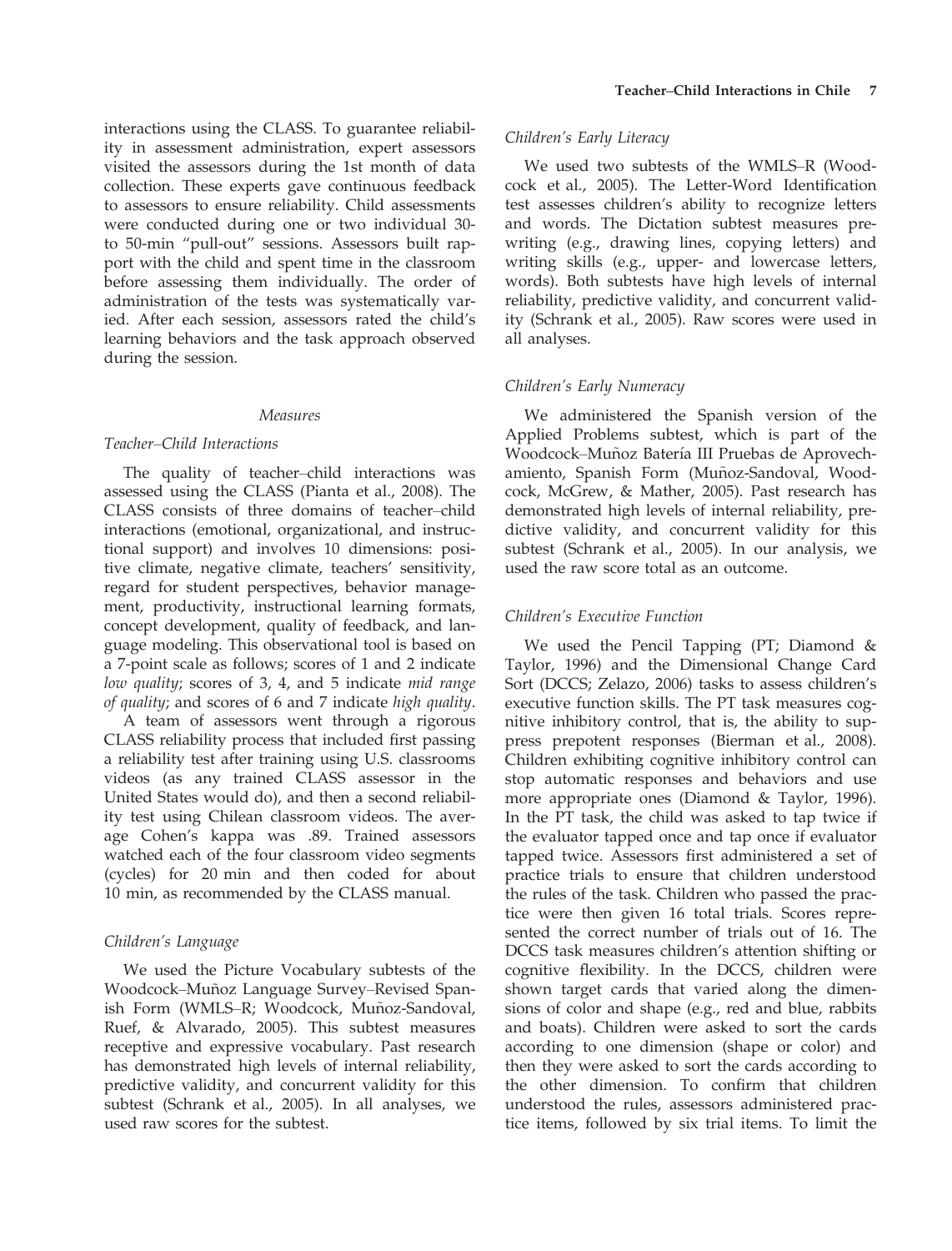load on children's working memory, between each item, either the child or the assessor repeated the sorting rule. The DCCS final total score represented the number of trials (of six) in which the child inhibited the prior criterion and correctly sorted the cards according to the new criterion. The order of the dimensions tested was counterbalanced (half of the children were asked to sort by shape first and then by color, while the other half were asked to sort first by color and then by shape). Both tasks were administered in Spanish.

## Child-Level Control Variables

We controlled for child age and gender in analyses examining associations between domains of teacher–child interactions and child outcomes. Children's age was measured in months (Age). We used a dichotomous indicator for gender (MALE), with male coded 1 and female coded 0. These covariates have been shown to predict child outcomes and have been commonly included in studies using the teaching through interactions conceptual framework (Burchinal et al., 2008, 2010; Howes et al., 2008; Mashburn et al., 2008).

## Teacher-Level Control Variables

To improve precision, remove potential omitted variables bias, and in keeping with prior research (Howes et al., 2008; Mashburn et al., 2008; Pakarinen et al., 2011), in addition to controlling for child demographics, we also controlled for characteristics of teachers (e.g., teacher qualifications) that: (a) are part of the structural quality of classrooms and are known to influence child outcomes (Howes et al., 2008; Mashburn et al., 2008), and (b) are deemed important in the Chilean context (Ministerio de Educación, 2013).

Teacher covariates were teacher age in years (TEACHER\_AGE), dichotomous variables reflecting private school teaching experience (PRIVATE), teacher postgraduate education (POSTGRAD), and teacher experience. Postgraduate education entails a 1-year teacher professional development course on a specific topic (e.g., special education) taken at a college or university and leading to a diploma. These postgraduate diplomas are not equivalent to a master's degree in Chile. Teaching experience was represented by a set of categorical dummy variables corresponding to less than 5 years, 5–14 years, and 15 or more years; each variable was coded as 1 if the teacher fell into this category and 0 otherwise. All teacher variables were obtained from teacher

surveys. If there was more than one lead teacher in the classroom, we averaged the teacher variables to create one classroom-level score (we did this for 25 of 90 classrooms). Although having more than one adult certified and/or functioning as a lead teacher in the classroom is not a common practice in Chile, it sometimes occurs given the specific hiring or class size conditions of certain schools.

#### Data Analytic Approach

To address our first research question—Is there evidence supporting the existence of three distinctive domains of teacher–child interactions, as assessed by the CLASS, in Chile?—we first fitted a CFA model to the Chilean sample. We fitted a three-factor model, followed by alternative two-factor models (classroom organization and emotional support as one factor, and instructional support as the other) and single-factor models. In these analyses, we freed up the intercepts for all observed variables. We used chi-square difference testing to compare model fit between the three-factor model and alternative models.

To address our second research question—Do these domains of teacher–child interactions, as assessed by the CLASS, predict children's end-ofprekindergarten language, early literacy and numeracy, and executive function in the Chilean sample?—we used multilevel analyses techniques to adjust parameter estimates and standard errors for the clustering of children in schools (Murnane & Willett, 2010). All models included random effects for schools and fixed effects for municipalities.

To allow comparability between this and previous studies' findings (Burchinal et al., 2008; Howes et al., 2008; Mashburn et al., 2008; Pianta & Hamre, 2009; Weiland et al., 2013), we used regression rather than structural equation modeling techniques to examine the associations between domains of teacher–child interactions and child outcomes. We fit separate models per outcome, one for each of the domains of teacher–child interactions, controlling for child scores at the beginning of prekindergarten, child and teacher characteristics, and municipality. In line with Burchinal, Kainz, et al. (2011) and Weiland et al.'s (2013) studies, we tested for both linear and quadratic associations between the three domains of teacher–child interactions and child outcomes. To test whether associations were stronger in certain quality ranges (i.e., threshold analyses), we used spline regression techniques, in which we allowed the fitted line to change slope but not intercept at a particular knot or threshold. Thresholds were set approximately at the levels considered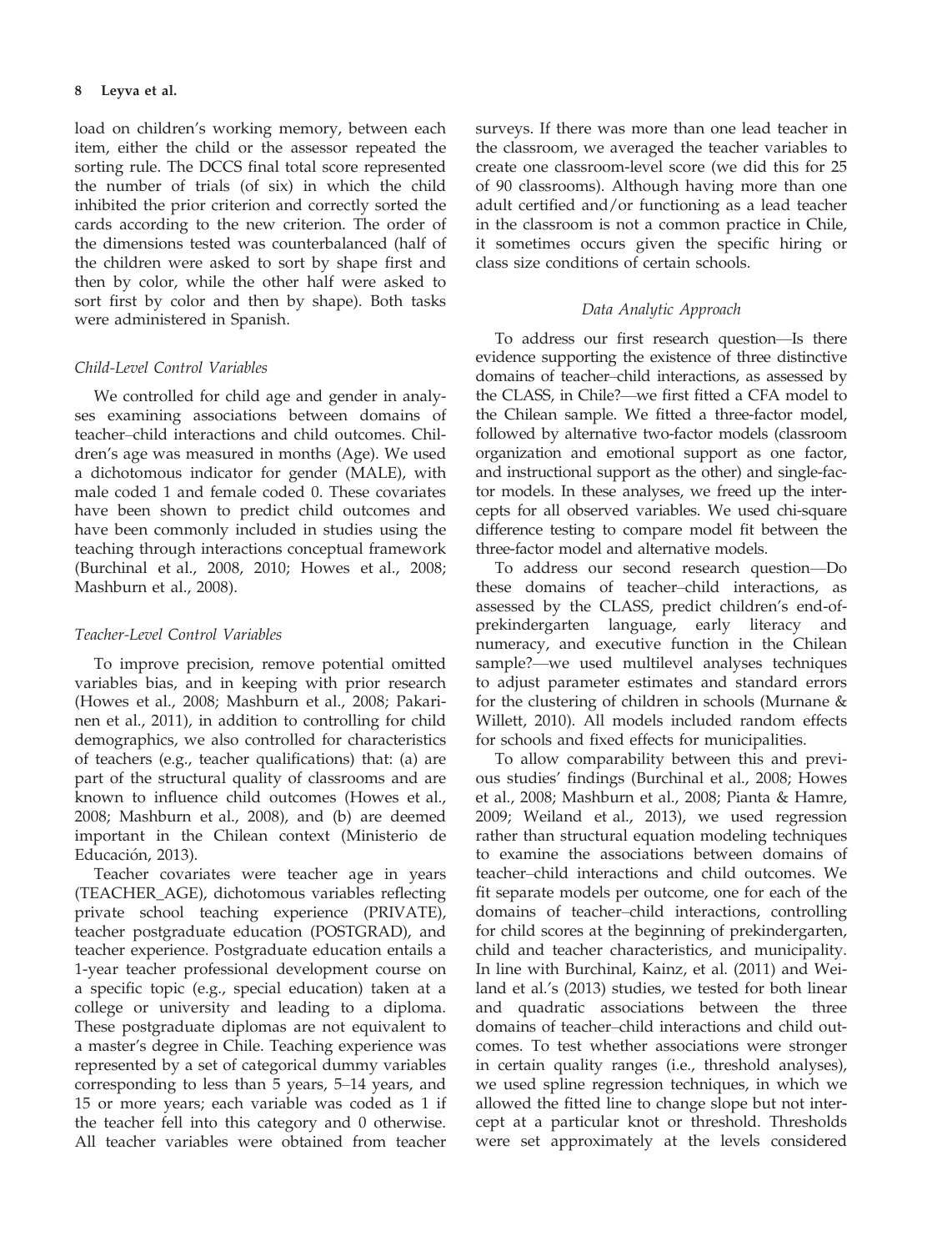"good" by CLASS developers: 5 for emotional support and classroom organization (Pianta et al., 2008). The threshold for instructional support was set to 2 based on our sample distribution (see Burchinal et al., 2010; Burchinal, Xue, Tien, Auger, & Mashburn, 2011; Weiland et al., 2013, for a similar procedure). CLASS scores were calculated as unitweight averages of the dimensions within each domain of teacher–child interaction.

The percentage of missing classroom data at the end of prekindergarten was 16%. The percentage of missing child data ranged from 2% to 23% at the beginning of prekindergarten and from 8% to 15% at the end of prekindergarten. In all models, we assumed data were missing at random. In CFA models, we used full information maximum likelihood to impute missing data (Graham, 2009). In multilevel models, we used multiple imputations techniques (with 100 imputations) following Graham (2009).

#### Results

#### Program Effects

Before exploring our research questions, we first conducted CFA to determine whether there was measurement noninvariance in the Chilean sample. This was important because 53 of the Chilean classrooms received an intervention during the prekindergarten year and 38 did not (see Yoshikawa et al., in press, for details). In these analyses, we were not interested in whether the intervention changed the mean structure of the CLASS scores

but whether it changed the measurement model. We compared the factor loadings and fit statistics of an unconditional model (three-factor model) with two other models including the intervention variable. Because the factor loadings and the fit statistics were very similar, we concluded that the intervention may have changed the mean structure but not the measurement model. Thus, the intervention variable was not included in further analysis.

#### Domains of Teacher–Child Interactions in Chile

Table 1 shows the correlation matrices for the domains of teacher–child interactions, as assessed by the CLASS, in the Chilean sample. Overall, CLASS dimensions within each domain of teacher– child interactions were modestly to moderately correlated in the Chilean sample. For example, positive climate and behavior management showed a 0.66 correlation in the Chilean sample  $(p < .001)$  and regard for student perspectives and quality of feedback showed a 0.46 correlation ( $p < .001$ ). Table 2 shows the descriptive statistics of the CLASS domains of teacher–child interactions in Chile. The means of the emotional and instructional support but not classroom organization domains were slightly lower in the Chilean sample than what has been reported by the prior literature in the United States (approximately  $M = 5.50$  for emotional support,  $M = 2.00$  for instructional support,  $M = 4.20$ for classroom organization; see Burchinal et al., 2008; Burchinal et al., 2010; Howes et al., 2008; Mashburn et al., 2008; Rimm-Kaufman et al., 2009;

Table 1

Descriptive Statistics and Correlation Matrices Among Dimensions of Teacher–Child Interactions Assessed by the CLASS

|            | PC   | NC.            | TS        | <b>RSP</b> | BM        | PD        | ILF       | C <sub>D</sub> | QF        | LM        |
|------------|------|----------------|-----------|------------|-----------|-----------|-----------|----------------|-----------|-----------|
| М          | 4.66 | 1.13           | 3.81      | 3.15       | 4.86      | 4.46      | 3.53      | 1.53           | 1.65      | 2.08      |
| SD         | 0.71 | 0.21           | 0.91      | 0.86       | 0.78      | 0.77      | 0.74      | 0.54           | 0.60      | 0.74      |
| PC         | 1.00 | $-0.21\dagger$ | $0.62***$ | $0.45***$  | $0.66***$ | $0.50***$ | $0.50***$ | $0.39***$      | $0.44***$ | $0.53***$ |
| NC         |      | 1.00           | $-0.22*$  | $-0.03$    | $-0.30**$ | $-0.27*$  | 0.02      | 0.03           | $-0.05$   | $-0.02$   |
| <b>TS</b>  |      |                | 1.00      | $0.61***$  | $0.63***$ | $0.56***$ | $0.60***$ | $0.44***$      | $0.55***$ | $0.43***$ |
| <b>RSP</b> |      |                |           | 1.00       | $0.27*$   | $0.30**$  | $0.59***$ | $0.33**$       | $0.46***$ | $0.32**$  |
| BM         |      |                |           |            | 1.00      | $0.67***$ | $0.40***$ | $0.35***$      | $0.32***$ | $0.40***$ |
| PD         |      |                |           |            |           | 1.00      | $0.51***$ | $0.47***$      | $0.32***$ | $0.40***$ |
| ILF        |      |                |           |            |           |           | 1.00      | $0.39***$      | $0.43***$ | $0.41***$ |
| CD         |      |                |           |            |           |           |           | 1.00           | $0.68***$ | $0.66***$ |
| QF         |      |                |           |            |           |           |           |                | 1.00      | $0.66***$ |
| LM         |      |                |           |            |           |           |           |                |           | 1.00      |

Note.  $N = 91$ . To facilitate comparisons across studies, we report negative climate scores in this table. However, we used negative climate reversed scores in all analyses. Percentage missing data was 16%. PC = positive climate; NC = negative climate; TS = teacher sensitivity;  $RSP =$  regard for student perspectives;  $BM =$  behavior management;  $PD =$  productivity;  $ILF =$  instructional learning formats;  $CD =$  concept development;  $QF =$  quality of feedback;  $LM =$  language modeling.  $\dagger p < .10.$  \* $p < .05.$  \*\* $p < .01.$  \*\*\* $p < .001.$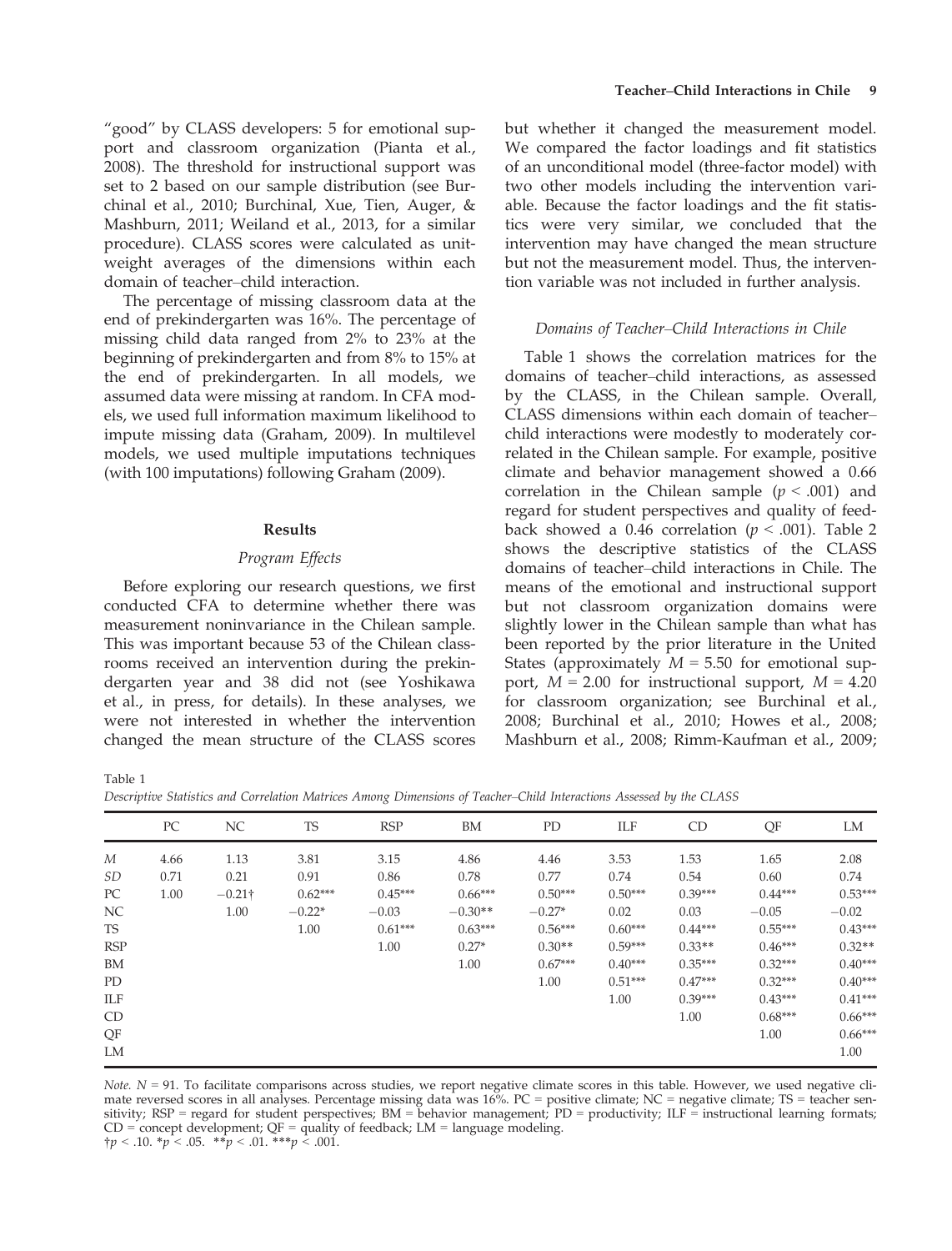Table 2 Descriptive Statistics for Domains of Teacher–Child Interactions Assessed by the CLASS at the End of Prekindergarten

|                                                 | М            | SD           | Range (min-max)                |
|-------------------------------------------------|--------------|--------------|--------------------------------|
| Emotional support                               | 4.65<br>1.75 | 0.54<br>0.55 | $3.37 - 5.92$<br>$1.00 - 3.80$ |
| Instructional support<br>Classroom organization | 4.29         | 0.63         | $2.50 - 5.66$                  |

Note.  $N = 91$ . Percentage missing data was 16%. CLASS = Classroom Assessment Scoring System.

Weiland et al., 2013). Means were higher than reported in a recent study of kindergarten in Ecuador for emotional support and instructional support (4.07 and 1.15, respectively) but lower for classroom organization (4.79; C. Van Der Werf, personal communication, February 20, 2014).

For our first research question, a CFA model showed that the three-factor model did not fit the data well in the Chilean sample,  $\chi^2(32) = 85.58$ ,  $p < .001$ , CFI = 0.87, TLI = 0.82, RMSEA = 0.14,  $SRMSR = 0.07$ , where  $CFI = \text{comparative fit index}$ ,  $TLI = Tucker–Lewis$  reliability index, RMSEA = root mean square error approximation (square root of the estimated discrepancy due to approximation per degree of freedom), and SRMSR = standardized root mean square residual (standardized difference between the observed covariance and predicted covariance). Modification indexes suggested that the fit of the model would increase if we allowed the residuals of the following observed variables to correlate: behavioral management and positive climate, productivity and teacher sensitivity, negative climate and productivity, and instructional learning formats and regard for student perspectives. When these residual correlations were included in the model, the three-factor model had acceptable fit,  $\chi^2(28) = 58.28$ ,  $p < .001$ , CFI = 0.93, TLI = 0.88,  $RMSEA = 0.11$ ,  $SRMSR = 0.06$ .

In chi-square difference testing, we found that in this Chilean sample, the three-factor model fit statistically significantly better than the two-factor model with emotional support and classroom organization as a single factor; Chile  $df(2)$ :  $\chi^2$  difference



Figure 1. Fitted confirmatory factor analyses model in the Chilean sample.  $*_p$  < .05. \*\*\*p < .001.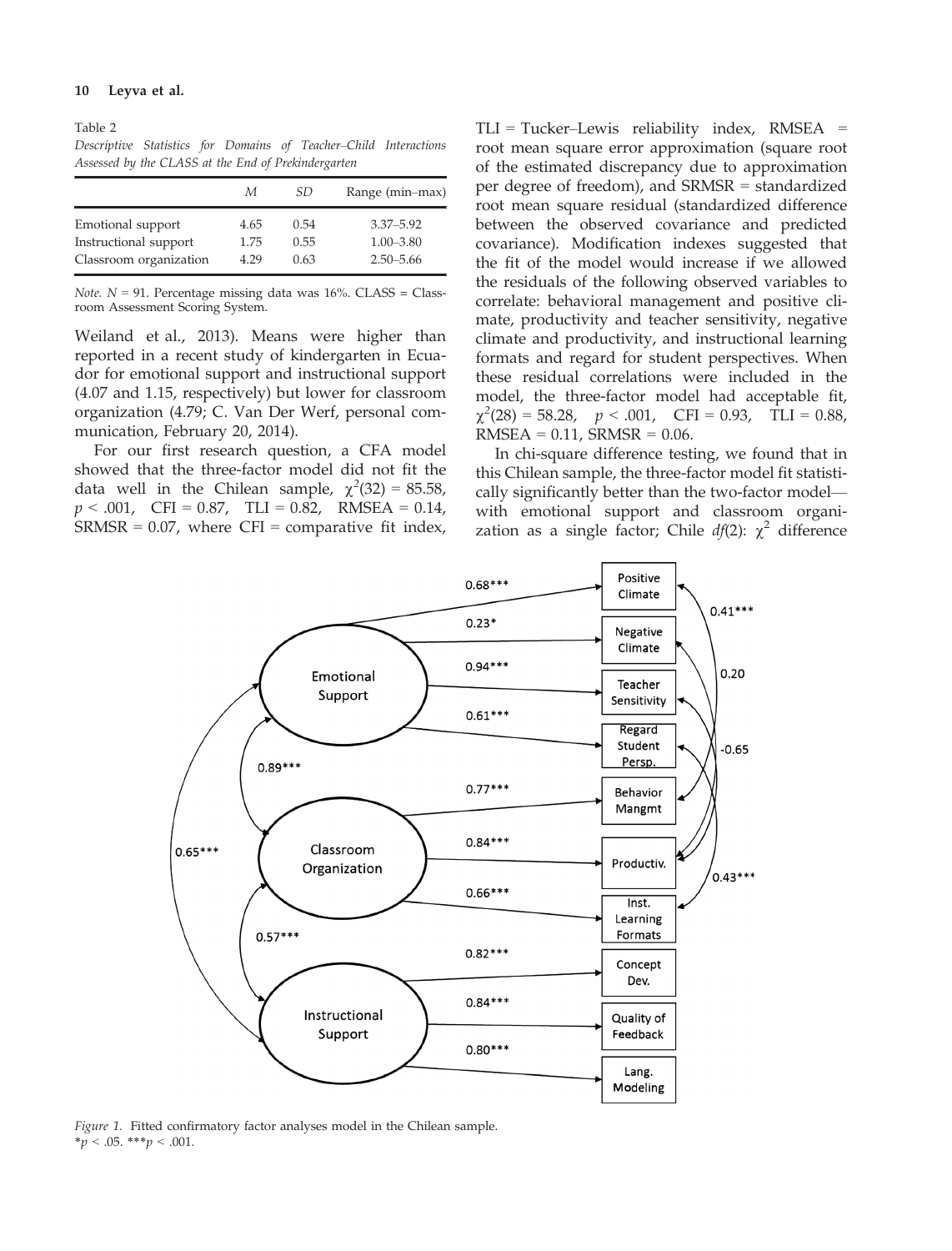= 7.27, and the single-factor model—Chile  $df(3)$ :  $\chi^2$ difference  $= 61.30$ . Figure 1 shows the factor loadings and correlations for the three-factor model in the Chilean sample. Overall, factor loadings were lower in the Chilean sample than in the prior literature in the United States (see Hamre et al., 2013). Only five factor loadings were above .80 in the Chilean sample. Importantly, the lowest factor loading in the Chilean sample was negative climate (0.23), which was significantly lower than all other factor loadings in this sample (above 0.61). In summary, we found evidence supporting the existence of three distinctive domains of teacher–child interactions in Chile.

## Associations Between Domains of Teacher–Child Interactions and Child Outcomes

In accordance with our previous findings that a three-factor structure provided the best fit to the Chilean data, we examined the associations between these domains of teacher–child interactions, as measured by the CLASS, and child outcomes in Chile. Table 3 shows the descriptive statistics (raw scores) for child outcomes (language, early literacy and numeracy, and executive function) at the beginning and at the end of prekindergarten. Descriptives for Woodcock–Munoz standard scores are provided in ~ Table S1 in the online Supporting Information.

As a robustness check, we conducted multilevel analyses twice, first controlling for teacher covariates, and second not controlling for these covariates. The strength, direction, and significance of the associations found after controlling for teacher covariates were very similar to that when no teacher covariates were included in the models. Results are available upon request. We reported analyses including teacher covariates because by controlling for teacher covariates, we were able to determine the variation of child outcomes that was attributed to classroom

processes (teacher–child interactions) above and beyond that attributed to classroom structure (teacher characteristics). Hence, teacher covariates increased our data-analytic precision, removed potential omitted variables bias, and allowed us to compare our findings with the prior literature (Howes et al., 2008; Mashburn et al., 2008; Pakarinen et al., 2011). We controlled for clustering at the school level only because we found zero clustering at the classroom level, and no meaningful differences when we adjusted for clustering at the school level only versus at both the school and classroom levels.

## Linear and Quadratic Associations Between Domains of Teacher–Child Interactions and Child Outcomes in Chile

Table 4 shows the results of the multilevel modeling analyses examining the linear and quadratic relations between the three domains of teacher– child interactions assessed by the CLASS and child outcomes, controlling for child and teacher demographic variables, and child baseline skills. We translated all detected statistically significant linear relations shown in Table 4 into an effect size by multiplying the predictor's coefficient by the standard deviation of the predictor and dividing by the standard deviation of the outcome (for a similar procedure, see Burchinal et al., 2010; Rimm-Kaufman et al., 2009; Weiland et al., 2013). The resulting effect size is Cohen's d.

Overall, 14% of predictive linear and quadratic models yielded statistically significant results between the key question predictors and gains in child outcomes. There was a statistically significant and positive linear association between instructional support and gains in children's early writing (Dictation:  $p < .05$ ,  $d = .09$ ), and gains in one measure of child executive function (cognitive inhibitory control, as measured by the PT task:  $p < .05$ ,  $d = .06$ ) at

Beginning of prekindergarten End of prekindergarten

N M SD Min Max N M SD Min Max

Table 3

Outcome Assessment

Descriptive Statistics for Child Outcomes at the Beginning and at the End of Prekindergarten

Note.  $N = 1,868$ . Percentage of missing data was between 8% and 15%. WM = Woodcock–Muñoz; PT = Pencil Tapping; DCCS = Dimensional Change Card Sort.

Language WM Vocabulary 1,711 18.37 4.64 0 36 1,710 21.95 4.97 0 37 Early literacy WM Letter-Word 1,687 5.55 2.40 0 17 1,648 8.13 3.38 0 37 Early writing WM Dictation 1,747 5.94 1.99 0 15 1,658 8.29 1.78 0 16 Early numeracy WM Applied Problems 1,441 7.87 3.44 0 23 1,594 11.29 3.54 0 24 Executive function PT 1,769 7.59 4.75 0 16 1,699 10.49 4.92 0 16 Executive function DCCS 1,836 3.58 2.57 0 6 1,723 4.27 2.24 0 6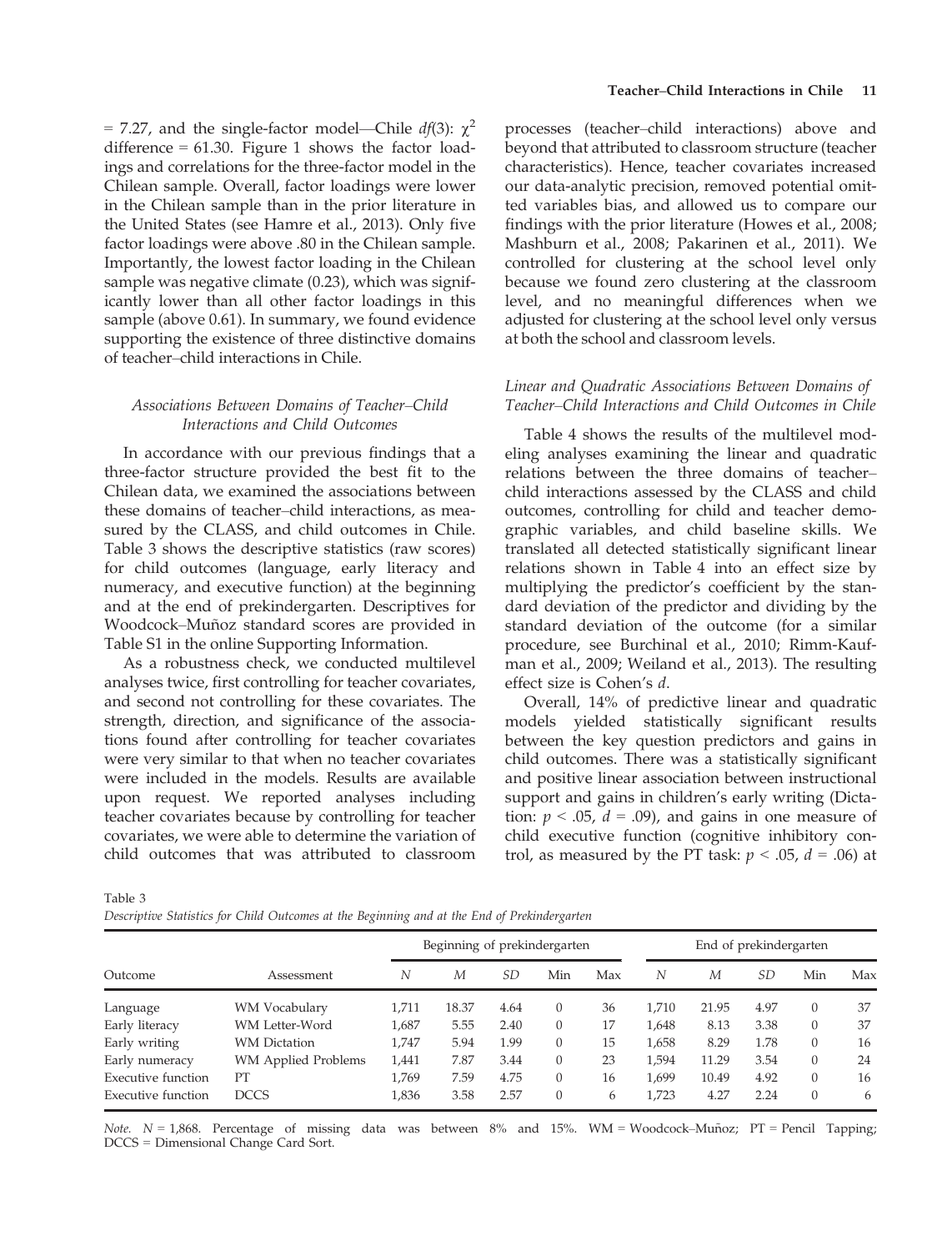|                                                                                                                                                                                                                                                                                   |               | Emotional support |               |               | Classroom organization |                 |                | Instructional support |                |
|-----------------------------------------------------------------------------------------------------------------------------------------------------------------------------------------------------------------------------------------------------------------------------------|---------------|-------------------|---------------|---------------|------------------------|-----------------|----------------|-----------------------|----------------|
|                                                                                                                                                                                                                                                                                   |               | Quadratic         |               |               | Quadratic              |                 |                | Quadratic             |                |
| Outcome                                                                                                                                                                                                                                                                           | Linear        | Linear            | Quadratic     | Linear        | Linear                 | Quadratic       | Linear         | Linear                | Quadratic      |
| (WM-Vocabulary)<br>Language                                                                                                                                                                                                                                                       | 0.11(0.20)    | $-3.84(2.87)$     | 0.42(0.30)    | $-0.10(0.20)$ | $-5.12(1.66)$ **       | $0.59(0.19)$ ** | 0.03(0.23)     | $-0.42(1.36)$         | 0.10(0.32)     |
| (WM-Letter-<br>Early literacy                                                                                                                                                                                                                                                     | 0.27(0.20)    | $-2.11(2.80)$     | 0.26(0.30)    | 0.17(0.18)    | 0.34(1.61)             | 0.06(0.19)      | 0.14(0.23)     | 1.57(1.23)            | $-0.34(0.29)$  |
| Word Identification)<br>(WM-Dictation)<br>Early writing                                                                                                                                                                                                                           | 0.07(0.11)    | $-2.41(1.55)$     | 0.26(0.17)    | 0.14(0.10)    | $-2.46(0.84)$ **       | $0.31(0.10)$ ** | $0.28(0.12)^*$ | $-0.17(0.66)$         | 0.10(0.16)     |
| Early numeracy<br>(WM-Applied<br>Problems)                                                                                                                                                                                                                                        | $-0.23(0.23)$ | $-2.06(3.14)$     | 0.20(0.33)    | $-0.22(0.20)$ | $-3.82(1.64)^{*}$      | $0.42(0.19)$ *  | 0.38(0.25)     | 0.70 (140)            | 0.06(0.34)     |
| Executive function<br>$(\mathbb{P}\Gamma)$                                                                                                                                                                                                                                        | $-0.27(0.27)$ | $-2.41(3.99)$     | 0.22(0.42)    | $-0.12(0.25)$ | $-2.10(2.12)$          | 0.23(0.25)      | $0.58(0.29)$ * | 1.84(1.67)            | $-0.32(0.40)$  |
| Executive function<br>(DCCS)                                                                                                                                                                                                                                                      | 0.06(0.16)    | 0.53(2.20)        | $-0.05(0.24)$ | $-0.09(0.14)$ | $-0.05(1.24)$          | $-0.005(0.14)$  | $-0.13(0.18)$  | $-0.16(0.96)$         | $-0.001(0.23)$ |
| Note. Models control for child and teacher demographics. Multilevel modeling and multiple imputation were used. CLASS = Classroom Assessment Scoring System; WM = Wood-<br>cock-Muñoz; PT = Pencil Tapping; DCCS = Dimensional Change Card Sort.<br>* $p < 0.05$ , ** $p < 0.1$ . |               |                   |               |               |                        |                 |                |                       |                |

Table 4<br>Relations Between Gains in Child Outcomes and Domains of Teacher–Child Interactions Assessed by the CLASS Relations Between Gains in Child Outcomes and Domains of Teacher–Child Interactions Assessed by the CLASS

12 Leyva et al.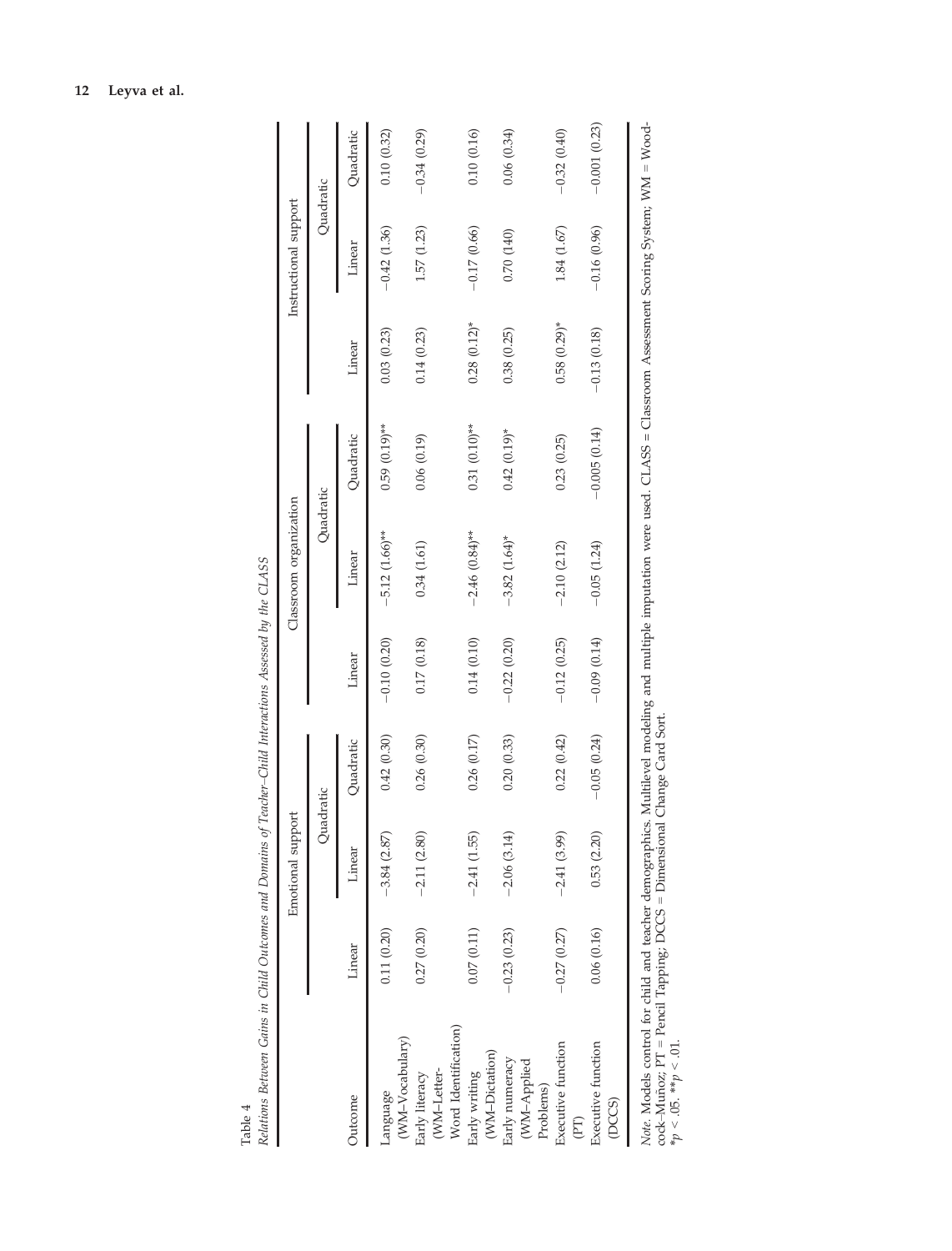the end of prekindergarten. The effect sizes of these associations were small. No other associations between instructional support and child outcomes were found. Furthermore, no significant linear associations were found among child outcomes and classroom organization or emotional support.

There also were significant and positive quadratic associations between classroom organization and gains in language, early writing, and early numeracy skills at the end of prekindergarten. This indicates that the relation between classroom organization and child outcomes (language, early writing, and early numeracy) appears to be stronger at higher levels of classroom organization. Notably, the shape and strength of the quadratic relations found in this study are similar to those reported by prior research (Burchinal, Kainz, et al., 2011; Weiland et al., 2013). In the online Supporting Information, we include a figure illustrating the fitted quadratic association between classroom organization assessed by the CLASS and child outcomes (see Figure S1). No statistically significant quadratic relations were found between emotional or instructional support and child outcomes, and no statistically significant associations were found between children's executive function and the three domains of teacher–child interactions assessed by the CLASS.

## Threshold/Spline Regression Analyses Between Domains of Teacher–Child Interactions and Child Outcomes in Chile

Table 5 shows the results from applying spline regression techniques using conceptually determined cut points derived from the CLASS manual (Pianta et al., 2008), and used elsewhere in this literature (see Burchinal et al., 2010; Burchinal, Xue, et al., 2011) as follows: 5 for emotional support and classroom organization. For instructional support, we used a slightly lower cut point (2.00) than elsewhere in the literature (2.75) because of the distribution of our data. Only 15% of classrooms had instructional support scores > 2.75. The percentage of classrooms falling below our selected cut point values were as follows: emotional support, 72%  $(N = 46)$ ; instructional support, 72%  $(N = 46)$ ; and classroom organization,  $81\%$  ( $N = 52$ ).

Using this technique, 28% of the predictive models yielded statistically significant results between CLASS classroom quality constructs and gains in children's outcomes. Within its higher range, classroom organization showed a positive and statistically significant association with children's language skills  $(p < .01, d = .07)$ , early writing (Dictation:  $p < .01$ ,  $d = .10$ ), and early numeracy (Applied Problems:  $p < .05$ ,  $d = .07$ ). Higher range emotional support was positively and statistically significantly associated with children's early writing (Dictation:  $p < .05$ ,  $d = .10$ ). Within its lower range, emotional support was negatively related to lower levels of executive function (PT task:  $p < .05$ ,  $d = -.03$ ). Levels of instructional support were not related to child outcomes in this analysis. No other significant association was found between levels of classroom quality and gains in child outcomes. Effect sizes (Cohen's d) were all small, for lower and higher quality levels.

## Discussion

This is one of the first studies conducted outside the United States to offer evidence supporting the existence of three domains of teacher–child interactions that are central to children's learning in the

Table 5

Results of Spline Regression Analyses Predicting Child Outcomes From Domains of Teacher–Child Interactions Assessed by the CLASS in the Chilean Sample

|                                                | Emotional support |                  | Classroom organization |                  | Instructional support |               |
|------------------------------------------------|-------------------|------------------|------------------------|------------------|-----------------------|---------------|
|                                                | Lower             | Higher           | Lower                  | Higher           | Lower                 | Higher        |
| Language (WM-Vocabulary)                       | $-0.20(0.31)$     | 1.08(0.83)       | $-0.40(0.21)$          | $2.79(0.87)$ **  | $-0.24(0.48)$         | 0.41(0.79)    |
| Early literacy (WM-Letter-Word Identification) | 0.20(0.30)        | 0.36(0.82)       | 0.19(0.20)             | 0.12(0.83)       | 0.60(0.44)            | $-0.87(0.73)$ |
| Early writing (WM-Dictation)                   | $-0.18(0.15)$     | $0.85(0.43)^{*}$ | $-0.01(0.11)$          | $1.38(0.45)$ **  | 0.11(0.24)            | 0.25(0.39)    |
| Early numeracy (WM-Applied Problems)           | $-0.34(0.33)$     | 0.41(0.92)       | $-0.41(0.22)$          | $1.85(0.92)^{*}$ | 0.56(0.49)            | $-0.35(0.84)$ |
| Executive function (PT)                        | $-0.78(0.40)$ *   | 1.60(1.04)       | $-0.14(0.28)$          | 0.03(1.19)       | 0.88(0.60)            | $-0.64(1.01)$ |
| Executive function (DCCS)                      | $-0.04(0.23)$     | 0.33(0.62)       | $-0.08(0.16)$          | 0.16(0.65)       | 0.01(0.35)            | $-0.26(0.59)$ |

Note. Models control for child and teacher demographics. Multilevel modeling and multiple imputation were used. CLASS = Classroom Assessment Scoring System; WM = Woodcock-Muñoz; PT = Pencil Tapping; DCCS = Dimensional Change Card Sort.  $*_p$  < .05. \*\*p < .01.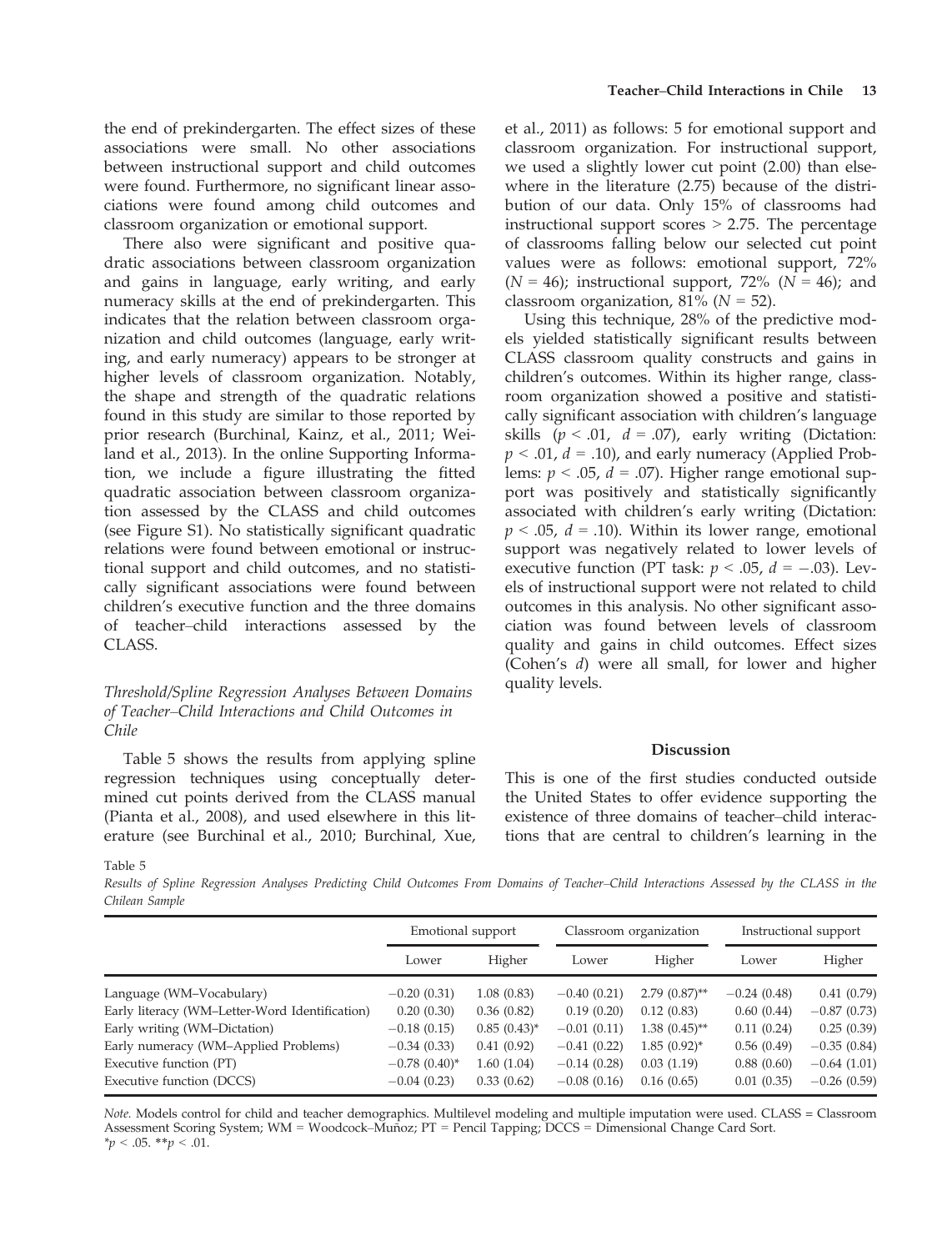classrooms. These domains have been previously conceptualized through the teaching through interactions framework (Hamre & Pianta, 2007) and assessed by the CLASS (Pianta et al., 2008). Our data supported the existence of three distinctive yet interrelated domains of teacher–child interactions in Chile: emotional support, classroom organization, and instructional support. We also found correlational evidence that children made stronger gains in language, academic (early writing and numeracy), and executive function (i.e., cognitive inhibitory control but not attention shifting) skills when classroom emotional support, classroom organization, and instructional support were higher.

Notably, our findings are consistent with prior research conducted in U.S. prekindergarten and kindergarten classrooms supporting the teaching through interactions framework (e.g., the National Center for Early Development and Learning [NCEDL] Multi-State Pre-K; Pianta et al., 2005; and the NCEDL State-Wide Early Education Pre-K Program). In particular, the magnitudes of the indexes of fit of the models tested with Chile data in our study were similar to those in these previous U.S. studies and to those reported in the Hamre et al. (2013) and Pakarinen et al. (2010) studies. Overall, this study supports the generalizability of the inferences regarding the value of teacher–child interactions in children's learning and development, based on a conceptual framework and an observational measure developed in North America, to urban Chile.

In line with prior research conducted in Chile (Strasser et al., 2009), and Araujo et al.'s (2014) study using the CLASS in Ecuador, we found that instructional support in prekindergarten classrooms in Chile was low  $(M = 1.75$  in Chile,  $M = 1.15$  in Ecuador). In the United States, instructional support tends to be in the low-middle range ( $Ms = 1.84$  to 2.68), while in Finland it is in the middle range  $(M = 3.97)$ . Two plausible reasons for such low levels of instructional support in Chile are the lack of coaching in teacher professional development programs and research-based curricula to support classroom instruction (Yoshikawa et al., in press). Although the Chilean government recently developed national curricular bases of early childhood education and care (Peralta, 2011), they serve more as benchmarks than content-based guidelines to support pedagogical practices in the classroom. We also found that emotional support and classroom organization in Chilean classrooms were in the middle range ( $Ms = 4.65$  and 4.29, respectively). In the United States and Finland, these domains of

teacher–child interactions tend to be in the middlehigh range (United States:  $Ms = 4.36$  to 5.70 in emotional support and 4.66 to 4.97 in classroom organization; Finland:  $Ms = 5.3$  and 5.34, respectively).

Another main contribution of this study is the evidence of positive and statistically significant associations, albeit small, between the domains of teacher–child interactions conceptualized by the teaching through interactions framework and children's outcomes. Specifically, in linear models, higher instructional support was linked to larger gains in prekindergarten children's academic skills (early writing) and executive function (cognitive inhibitory control). In both quadratic and spline models, higher levels of classroom organization were linked to larger gains in children's language and academic skills (early writing and numeracy). In addition, in spline models, classroom emotional support predicted gained in children's academic skills (early writing), but only in the higher range of emotional support. Notably, all three domains of teacher–child interactions (emotional support, classroom organization, instructional support) in our Chilean sample were related to at least one measure of children's academic skill. Our findings are in line with prior studies documenting within-domain contributions, that is, instructional support influences academic and language skills, and cross-domain contributions of teacher–child interactions to children's developmental outcomes, that is, emotional support influences academic and executive function skills, instructional support influences executive function skills, and classroom organization influences academic and language skills (for a review of within- and cross-domain contributions, see Downer et al., 2010). Taken together, our findings suggest that the pathways through which quality of teacher–child interactions may influence children's development and learning are complex, and they further support the idea that children's socioemotional, self-regulation, cognitive, and academic learning are intertwined, particularly in the early years.

Across models, the magnitude of the effect sizes of the associations between domains of teacher– child interactions and gains in children's outcomes in Chile was small. This is not surprising considering the consistently small size of the association between the CLASS factors and child outcomes in other studies conducted in the United States, with most effect sizes under 0.20. These small effect sizes are found, regardless of type of early education center or model specifications, including linear, nonlinear, and threshold or spline regression models and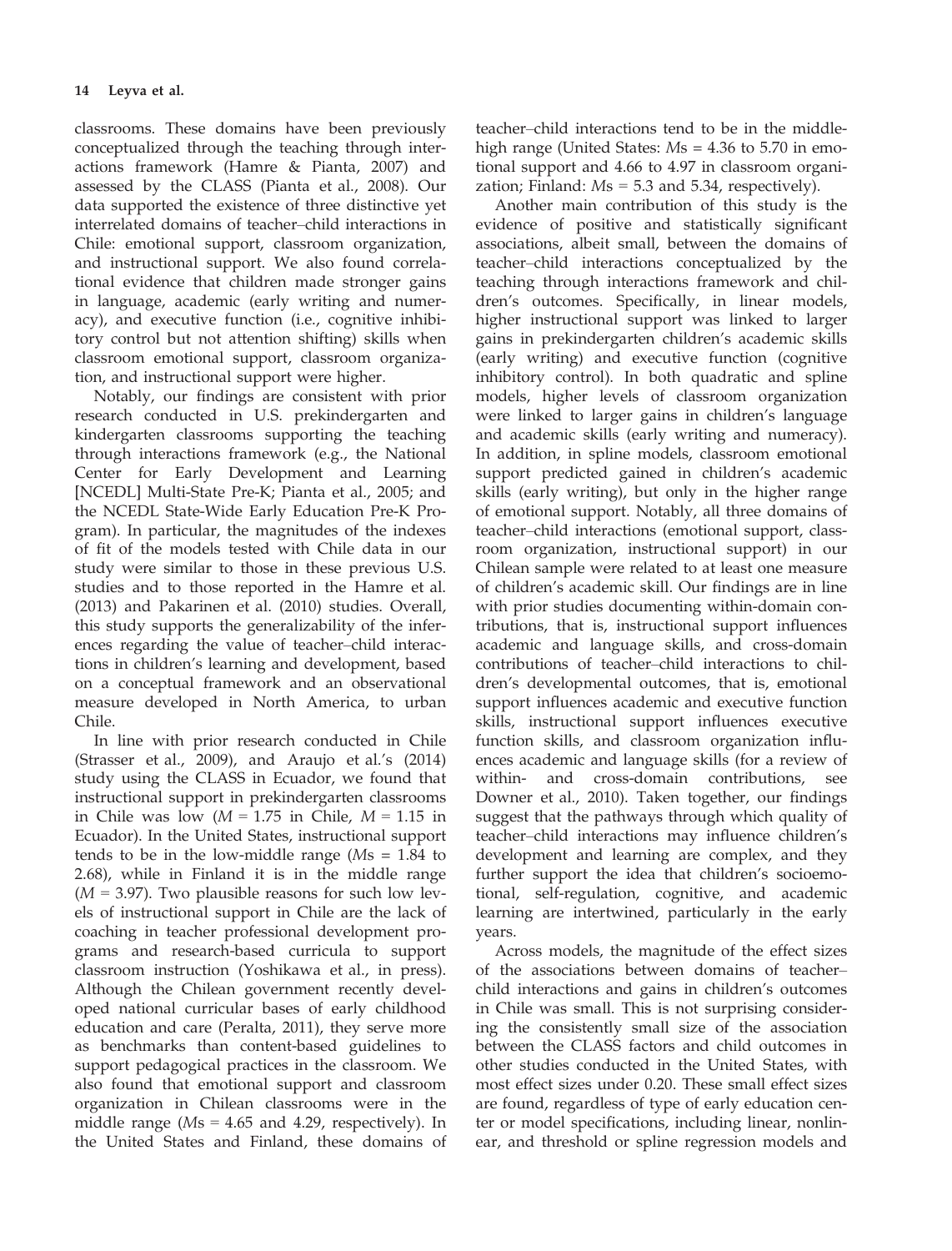across multiple regression, change score, and residualized change approaches (Burchinal et al., 2010; Burchinal, Kainz, et al., 2011; Zaslow et al., 2011). Replicating the finding of limited predictive power outside the United States might suggest that the true effects of classroom quality on prekindergarteners' development are in fact small.

Other researchers have interpreted the small effect sizes of classroom quality as indicating: (a) some inherent constraints on the power of the CLASS to detect the domains of teacher–child interactions that improve children's academic, language, and executive function skills (Burchinal et al., 2010; Zaslow et al., 2011); (b) the need to make more repeated observations of classrooms given the variability within teachers' practices, and the need to look for other characteristics of children's classrooms experiences that contribute to their learning (Zaslow et al., 2011); and (c) measurement error: A study in Ecuador that randomly assigned 15,000 kindergarteners to classrooms found that the CLASS was a stronger predictor of children's outcomes when the teacher's CLASS score from the previous year was used to instrument their current year score (e.g., effect size for language and a CLASS total score was 0.06 in an OLS specification vs. 0.15 in an IV specification; Araujo et al., 2014).

There are two important caveats that lead to the need for caution in the interpretation of our results and the implications for studies conducted outside the United States using the teaching through interactions framework and its corresponding observational tool, the CLASS. First, correlations among residuals in emotional support and classroom organization in our models indicate shared variance that is not explained by either of these constructs despite the fact that the two-factor model (i.e., grouping emotional support and classroom organization into a single domain) does not have a better fit than the three-factor model. The common component that is revealed by the correlation among residuals might indicate issues related to the CLASS—the observational instrument itself (i.e., shared method variance) or possibly, the existence of a new, fourth domain of teacher–child interactions that contributes to children's learning and development. Although this is the first published study to report these correlations among residuals, other studies in the United States, Finland, and Ecuador have reported remarkably strong relations between and among the domains of teacher–child interactions (Araujo et al., 2014; Hamre et al., 2013; Pakarinen et al., 2010). To a certain extent, this is not surprising because many of the teachers' behaviors examined by this framework and assessed by the CLASS are likely to depend on each other and to covary. For example, a teacher who is supportive of children's autonomy and encourages their talk (i.e., high regard for student perspectives, within emotional support) is more likely to maximize students' engagement, interests, and their abilities to learn from classroom activities (i.e., high instructional learning formats, within classroom organization).

To further understand the relations between and among domains of teacher–child interactions, Hamre, Hatfield, Pianta, and Jamil (2014) used bifactor analysis rather than CFA to analyze data collected on 325 preschool classrooms in the United States. There are some trade-offs of using bifactor analysis versus CFA (Reise, 2012). On the one hand, bifactor analyses are particularly suitable for representing measures of broad constructs that include multiple and distinct domains, allowing researchers to interpret the results more easily. On the other hand, assuming orthogonality (i.e., perfectly independent factor structure) as bifactor models require might not necessarily capture the true nature of the phenomenon at stake and limits the applications of this technique. Given these trade-offs, we decided that as a first step toward examining the validity of the CLASS in other cultural contexts we should use a CFA rather than a bifactor analysis. Because CLASS data have been recently collected from Ecuador (Araujo et al., 2014) and Colombia (Maldonado-Carreño & Votruba-Drzal, 2014), in future work we will examine whether using bifactor analyses with CLASS data in more than one Latin American country yields similar results to those found with U.S. data. In particular, it would be interesting to test whether associations with child outcomes hold when domains of teacher–child interactions are entered simultaneously into prediction models one of the main advantages of bifactor analyses.

The second caveat is related to negative climate, one of the dimensions pertaining to the domain of emotional support. In our model, negative climate had a lower contribution (loading of .23) to the emotional support domain than other dimensions making up that domain (loadings above .61). This result is in line with data from Finland showing that negative climate had poor discriminant validity. This was because most classrooms received the same (lowest) score indicating that negativity is seldom present. The authors thus excluded it from their final model of classroom quality (Pakarinen et al., 2010). In the case of Chile, on the other hand, negative climate scores did show variation. However, the negative climate item contributed only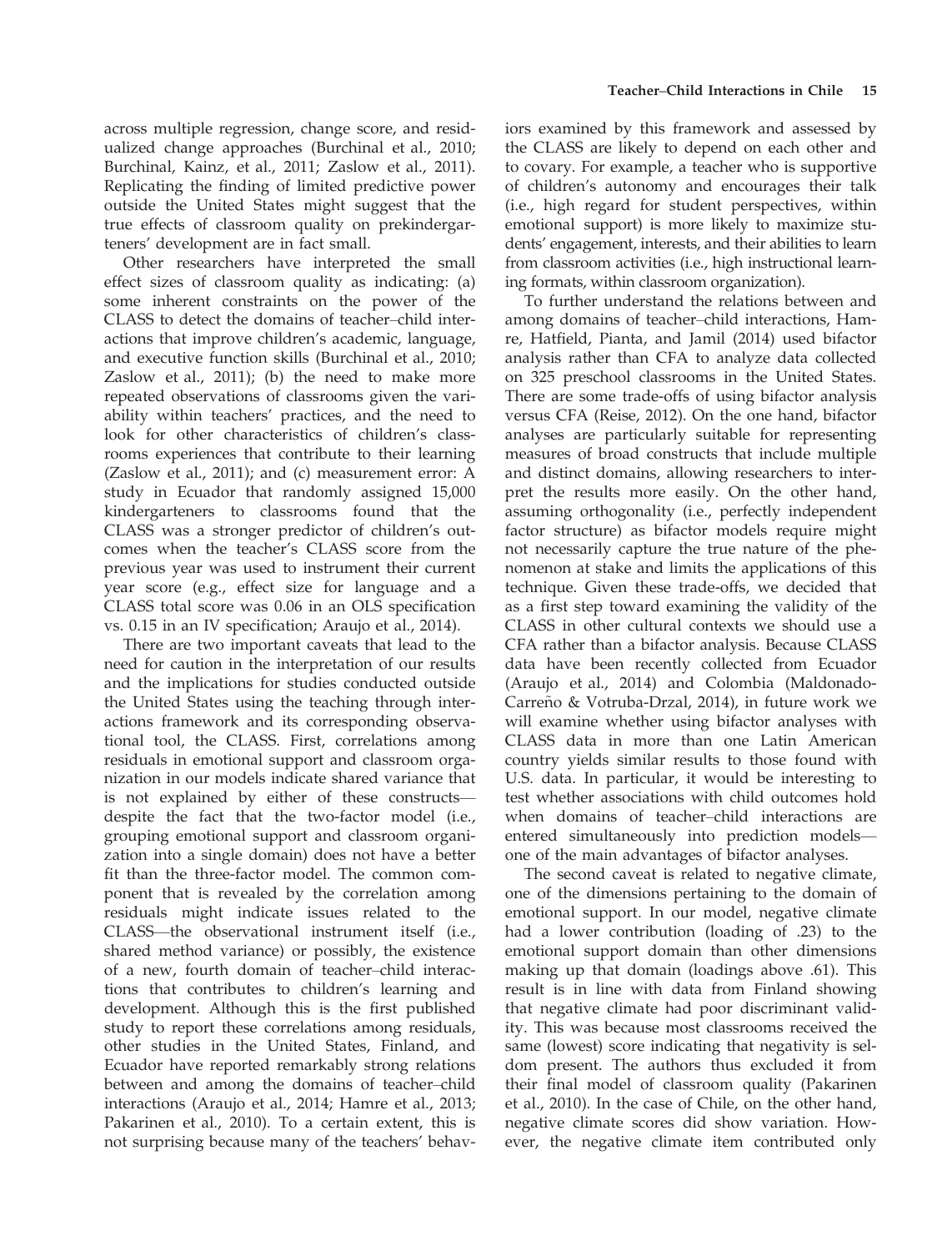weakly to the emotional climate factor. For comparability, we retained this dimension in our crosscountry comparisons.

Negative climate is an excellent illustration of how culture shapes adult–child interactions and why studies of cross-cultural validity of tools like the CLASS are essential. Culture determines the patterns of teacher–child interactions that are central to children's development and learning. According to the teaching through interactions conceptual framework, negative climate reflects the presence of negativity in the classroom, including sarcasm, disrespect, and severe negativity (i.e., bullying, victimization), punitive control (i.e., yelling, threats, physical control), and negative affect (i.e., anger, peer aggression, irritability), and is negatively associated with child development (Pianta et al., 2008). However, in the Chilean context, as in many other Latin American countries, behaviors such as teasing, sarcasm, and shaming are sometimes seen by adults as acceptable social mechanisms to control children's behavior (Miller, 1986). Teasing may serve to secure obedience from the child, direct the child's attention, and simultaneously engage in fun and amusement. In certain communities, teasing is not interpreted as an attack or threat because both adults and children recognize it as a "familiar script" and appreciate the function it serves (Miller, 1986). From this perspective, it is evident why low negative climate in Chilean classrooms might not be related to high emotional support. In studies using the CLASS in Colombia (Maldonado-Carreño & Votruba-Drzal, 2014) and Ecuador (Araujo et al., 2014), negative climate showed a weaker correlation with emotional support than the other component subscales. These results raise the issue of whether negative climate is a relevant dimension of teacher–child interactions in countries other than the United States. Further research is needed in order to understand the construct of negative climate and its relation to teacher–child interactions in countries other than the United States.

One limitation of the present study is the method used to collect Chilean classroom data. Typically, studies in the United States have followed a live coding procedure where assessors observe classrooms in cycles of 20 min and then score each dimension of teacher–child interaction using a 7-point scale (see Pianta et al., 2008). In our study, we videotaped classrooms for the entire duration of the school day and selected four 20-min video segments based on the same criteria used in the CLASS manual. Although other published studies have

used this same videotape procedure in the United States (Allen et al., 2013) and in Latin America (Araujo et al., 2014), we acknowledge that this methodological variation requires further investigation. Hence, replication using live coding of Chilean classrooms is important to further validate our findings. We also acknowledge that: (a) our sample is not representative of all prekindergarten programs in Chile; we have yet to determine whether our findings are specific to urban areas and public prekindergarten programs in Chile; and (b) we did not include assessments of socioemotional competence; typically, emotional support is positively associated with children's social and emotional skills. Thus, we might be getting a limited view of the predictive validity of this particular domain of teacher–child interactions in this study.

In light of the many particularities of the organization of early childhood education settings in Chile, it is remarkable that we found evidence for both construct and predictive validity of the teaching through interactions conceptual framework as assessed by the CLASS. Such evidence has policy implications, as the ability of researchers and policy makers to make informed evaluations of early childhood programs and investments is contingent upon having a common scale derived from cross-study assessments. In the United States, cross-study data have been critical in revealing that the quality of instructional support in preschool programs is quite low (Yoshikawa et al., 2013). Validating the CLASS in other settings can help us to understand how the quality of teacher– child interactions varies across settings and countries, and can help in targeting early childhood education reforms and resources accordingly.

In the past decades, Chile has dramatically increased its investment in early childhood education; many of the services that were originally reserved for the most privileged portion of the population are now accessible to most Chilean families (Contreras, Herrera, & Leyton, 2007). As a result, prekindergarten and kindergarten and programs in Chile are starting to be seen as opportunities for cognitive and literacy development, rather than simply as places for socialization and play. Valid assessments of classroom quality are an essential part of maximizing the returns of Chile's early childhood investments.

#### References

Allen, P., Gregory, A., Mikami, A., Lun, J., Hamre, B., & Pianta, R. (2013). Observations of effective teacher-student interactions in secondary school classrooms: Pre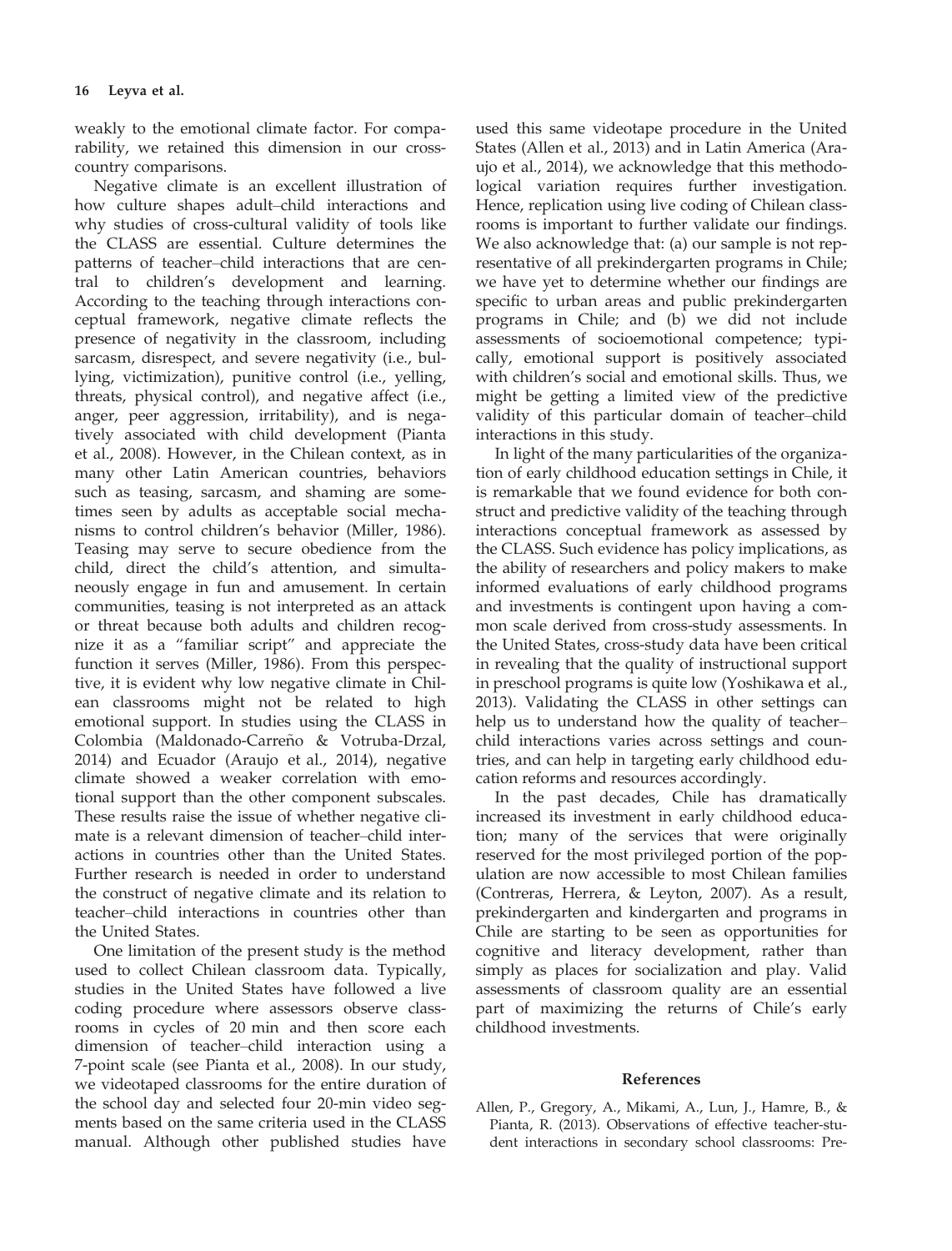dicting student achievement with the Classroom Assessment Scoring System-Secondary. School Psychology Review, 42, 76–98.

- Araujo, C., Carneiro, P., Cruz-Aguayo, Y., & Schady, N. (2014). A helping hand? Teacher quality and learning outcomes in kindergarten. Unpublished manuscript.
- Bierman, K. L., Domitrovich, C. E., Nix, R. L., Gest, S. D., Welsh, J. A., Greenberg, M. T., . . . Gill, S. (2008). Promoting academic and social-emotional school readiness: The head start REDI program. Child Development, 79, 1802–1817. doi:10.1111/j.1467-8624.2008.01227.x
- Bornstein, M. H., Tamis-LeMonda, C. S., Hahn, C. S., & Haynes, O. M. (2008). Maternal responsiveness to young children at three ages: Longitudinal analysis of a multidimensional, modular, and specific parenting construct. Developmental Psychology, 44, 867–874. doi:10. 1037/0012-1649.44.3.867
- Bronfenbrenner, U., & Morris, P. A. (1998). The ecology of developmental processes. In W. Damon & R. M. Lerner (Eds.), Handbook of child psychology: Vol. 1. Theoretical models of human development (5th ed., pp. 993– 1029). New York, NY: Wiley.
- Burchinal, M., Howes, C., Pianta, R. C., Bryant, D., Earl, D., Clifford, R., & Barbarin, O. (2008). Predicting child outcomes at the end of kindergarten from the quality of pre-kindergarten teacher–child interactions and instruction. Applied Developmental Science, 12, 140–153. doi:10.1080/10888690802199418
- Burchinal, M., Kainz, K., & Cai, Y. (2011). How well do our measures of quality predict child outcomes? A meta-analysis and coordinated analysis of data from large-scale studies of early childhood settings. In M. Zaslow, I. Martinez-Beck, K. Tout, & T. Halle (Eds.), Quality measurement in early childhood settings (pp. 11– 31). Baltimore, MD: Brookes.
- Burchinal, M., Vandergrift, N., Pianta, R., & Mashburn, A. (2010). Threshold analysis of association between child care quality and child outcomes for low-income children in pre-kindergarten programs. Early Childhood Research Quarterly, 25, 166–176. doi:10.1016/j.ecresq. 2009.10.004
- Burchinal, M., Xue, Y., Tien, H., Auger, A., & Mashburn, A. (2011, April). Testing for thresholds in associations between child care quality and child outcomes. Paper presented at the biennial meeting of the Society for Research in Child Development, Montreal, Canada.
- Contreras, D., Herrera, R., & Leyton, G. (2007). Impacto de la educacion preescolar sobre el logro educacional: Evidencia para Chile [Impact of preschool education on educational achievement: Evidence in Chile]. Unpublished manuscript, Universidad de Chile, Santiago de Chile.
- Diamond, A., & Taylor, C. (1996). Development of an aspect of executive control: Development of the abilities to remember what I said and to "Do as I say, not as I do." Developmental Psychobiology, 29, 315–334. doi:10. 1002/(SICI)1098-2302(199605)29:4<315::AID-DEV2>3.0. CO;2-T
- Downer, J. T., Sabol, T., & Hamre, B. K. (2010). Teacher– child interactions in the classroom: Toward a theory of within- and cross-domain links to children's developmental outcomes. Early Education and Development, 21, 699–723. doi:10(1080/10409289), 2010, 497453
- Graham, J. W. (2009). Missing data analysis: Making it work in the real world. Annual Review of Psychology, 60, 549–576. doi:10.1146/annurev.psych.58.110405.085530
- Halgunseth, L. C., Ispa, J. M., & Rudy, D. (2006). Control in Latino families: An integrated review of the literature. Child Development, 77, 1282–1297. doi:10.1111/j. 1467-8624.2006.00934.x
- Hamre, B. K., Hatfield, B., Pianta, R., & Jamil, F. (2014). Evidence for general and domain-specific elements of teacher–child interactions: Associations with preschool children's development. Child Development, 85, 1257– 1274. doi:10.1111/cdev.12184
- Hamre, B. K., & Pianta, R. C. (2005). Can instructional and emotional support in the first grade classroom make a difference for children at risk of failure? Child Development, 76, 949–967. doi:10.1111/j.1467-8624.2005. 00889.x
- Hamre, B. K., & Pianta, R. C. (2007). Learning opportunities in preschool and early elementary classrooms. In R. Pianta, M. Cox, & K. Snow (Eds.), School readiness & the transition to kindergarten in the era of accountability (pp. 49–84). Baltimore, MD: Brookes.
- Hamre, B. K., Pianta, R. C., Downer, J. T., DeCoster, J., Mashburn, A. J., Jones, S., . . . Hamagami, A. (2013). Teaching through interactions—Testing a developmental framework for understanding teacher effectiveness in over 4,000 U.S. early childhood and elementary classrooms. The Elementary School Journal, 113, 461–487. doi:10.1086/669616
- Harwood, R., Leyendecker, B., Carlson, V., Asencio, M., & Miller, A. (2002). Parenting among Latino Families in the U.S. In M. Bornstein (Ed.), Handbook of parenting (Vol. 4, pp. 21–46). Mahwah, NJ: Erlbaum.
- Howes, C., Burchinal, M., Pianta, R., Bryant, D., Early, D., Clifford, R., & Barbarin, O. (2008). Ready to learn? Children's pre-academic achievement in pre-kindergarten programs. Early Childhood Research Quarterly, 23, 27–50. doi:10.1016/j.ecresq.2007.05.002
- Landry, S. H., Anthony, J. L., Swank, P. R., & Monseque-Bailey, P. (2009). Effectiveness of comprehensive professional development for teachers of at-risk preschoolers. Journal of Educational Psychology, 101, 448–465. doi:10. 1037/a0013842
- Maldonado-Carreño, C., & Votruba-Drzal, E. (2014). Early childhood development and preschool quality in Bogota, Colombia. Unpublished manuscript, Universidad de los Andes, Bogota, Colombia.
- Mashburn, A. J., Pianta, R. C., Hamre, B. K., Downer, J. T., Barbarin, O., Bryant, D., . . . Howes, C. (2008). Measures of classroom quality in prekindergarten and children's development of academic, language, and social skills. Child Development, 79, 732–749. doi:10.1111/j. 1467-8624.2008.01154.x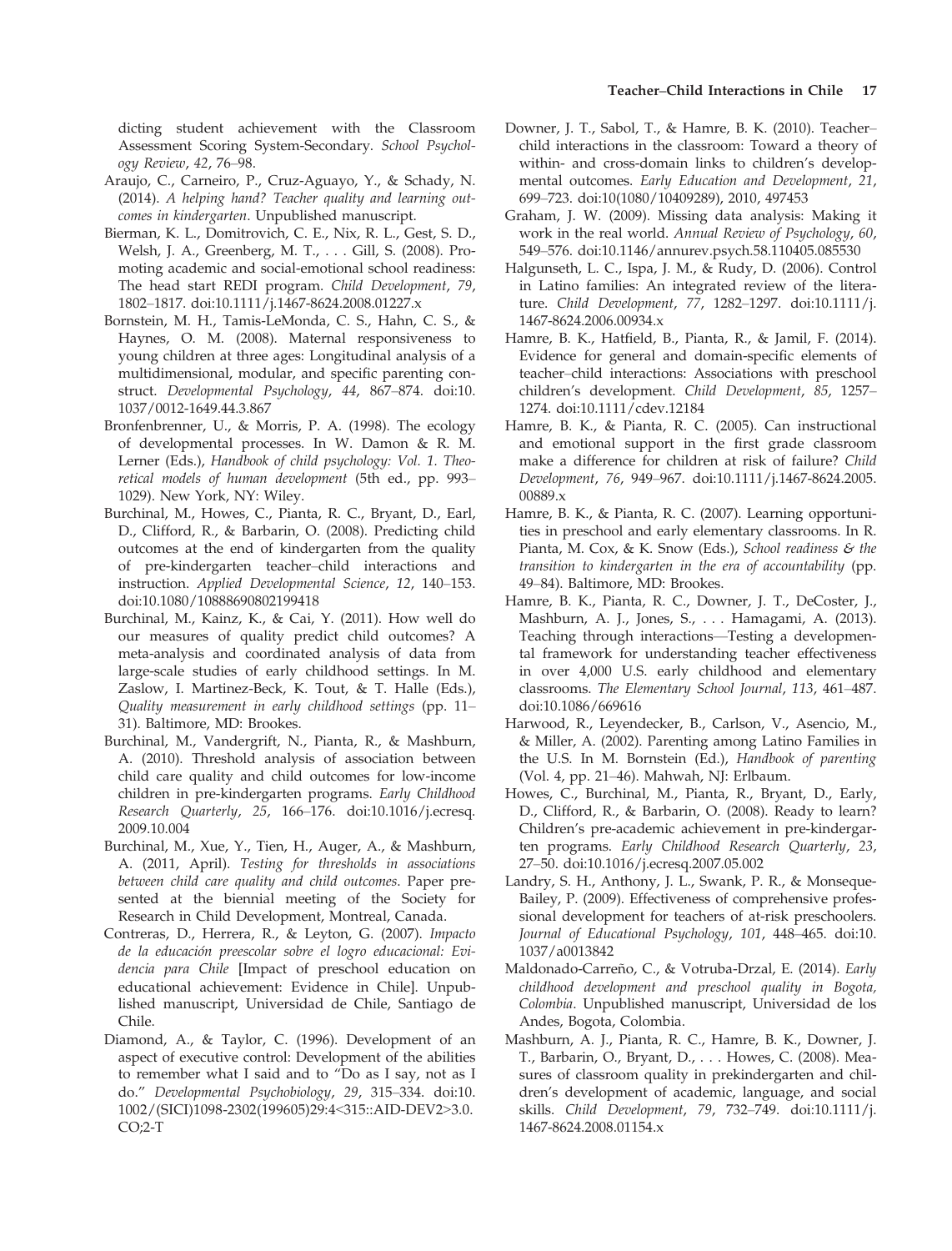- Miller, P. J. (1986). Teasing as language socialization and verbal play in a white, working-class community. In B. B. Schieffelin & E. Ochs (Eds.), Language socialization across cultures (pp. 199–212). Cambridge, UK: Cambridge University Press.
- Ministerio de Educación. (2013). *Informe Final: Estado de la* educación parvularia en Chile [Final report: Status of early childhood education in Chile]. Unpublished manuscript, Santiago, Chile.
- Muñoz-Sandoval, A. F., Woodcock, R. W., McGrew, K. S., & Mather, N. (2005). Batería III Woodcock-Muñoz. Itasca, IL: Riverside.
- Murnane, R. J., & Willett, J. B. (2010). Methods matter: Improving causal inference in educational and social science research. New York, NY: Oxford University Press.
- National Institute of Child Health and Human Development Early Child Care Research Network. (1996). Characteristics of infant child care: Factors contributing to positive caregiving. Early Childhood Research Quarterly, 11, 269–306.
- National Institute of Child Health and Human Development Early Child Care Research Network. (2005). Early child care and children's development on the primary grades: Results from the NICHD Study of Early Child Care. American Educational Research Journal, 42, 537–570. doi:10.3102/00028312042003537
- Pakarinen, E., Kiura, N., Lerkkanen, M. K., Pokkeusb, A. M., Ahonena, T., & Nurmi, J. (2011). Instructional support predicts children's task avoidance in kindergarten. Early Childhood Research Quarterly, 26, 376–386. doi:10. 1016/j.ecresq.2010.11.003
- Pakarinen, E., Lerkkanen, M., Pokkeus, A., Kiuru, N., Siekkinen, M., Rasku-Puttonen, H., & Nurmi, J. (2010). A validation of the classroom assessment scoring system in Finnish kindergartens. Early Education and Development, 21, 95–124. doi:10.1080/10409280902858764
- Peralta, M. V. (2011). Early childhood education and public care policies in Chile: A historical perspective to analyze the present. International Journal of Child Care and Education Policy, 5, 17–27.
- Pianta, R. C., & Hamre, B. K. (2009). Classroom processes and positive youth development: Conceptualizing, measuring, and improving the capacity of interactions between teachers and students. New Directions for Youth Development, 121, 33–46. doi:10.1002/yd.295
- Pianta, R. C., Howes, C., Burchinal, M., Bryant, D., Clifford, R., Early, C., & Barbarin, O. (2005). Features of pre-kindergarten programs, classrooms, and teachers: Do they predict observed classroom quality and childteacher interactions? Applied Developmental Science, 9, 144–159. doi:10.1207/s1532480xads0903\_2
- Pianta, R. C., La Paro, K. M., & Hamre, B. K. (2008). Classroom Assessment Scoring System (CLASS). Baltimore, MD: Brookes.
- Pianta, R. C., La Paro, K. M., Payne, C., Cox, M. J., & Bradley, R. (2002). The relation of kindergarten classroom environment to teacher, family, and school characteristics and child outcomes. The Elementary School

Journal, 102, 225–238. Retrieved from http://www.jstor. org/stable/1002217

- Ponitz, C. C., Rimm-Kaufman, S. E., Brock, L. L., & Nathason, L. (2009). Early adjustment, gender differences, and classroom organizational climate in first grade. The Elementary School Journal, 110, 142–162. doi:10.1086/605470
- Raver, C. C. (2004). Placing emotional self-regulation in sociocultural and socioeconomic contexts. Child Development, 75, 346–353. doi:10.1111/j.1467-8624.2004.00676.x
- Reise, S. P. (2012). The rediscovery of bifactor measurement models. Multivariate Behavioral Research, 47, 667– 696. doi:10.1080/00273171.2012.715555
- Rimm-Kaufman, S. E., Curby, T. W., Grimm, K. J., Nathanson, L., & Brock, L. L. (2009). The contribution of children's self-regulation and classroom quality to children's adaptive behaviors in the kindergarten classroom. Developmental Psychology, 45, 958–972. doi:10. 1037/a0015861
- Rogoff, B. (2003). The cultural nature of development. New York, NY: Oxford University Press.
- Schrank, F. A., McGrew, K. S., Ruef, M. L., Alvarado, C. G., Muñoz-Sandoval, A. F., & Woodcock, R. W. (2005). Overview and technical supplement (Bateria III Woodcock-Muñoz Assessment Service Bulletin No. 1). Itasca, IL: Riverside.
- Strasser, K., Lissi, M. R., & Silva, M. (2009). Gestión del tiempo en 12 salas Chilenas de kindergarten: Recreo, colación y algo de instrucción [Time management in 12 Chilean kindergarten classrooms: Recess, breakfast and some instruction]. Psykhe, 18, 85–96. doi:10.4067/ S0718-22282009000100008
- U.S. Department of Health and Human Services, Administration for Children and Families. (2012). Advisory Committee on Head Start Research and Evaluation (Final Report). Retrieved from http://www.acf.hhs.gov/ sites/default/files/opre/eval\_final.pdf
- Vygotsky, L. (1978). Mind in society. The development of higher psychological processes. Cambridge, MA: Harvard University Press.
- Weiland, C., Ulvestad, K., Sachs, J., & Yoshikawa, H. (2013). Associations between classroom quality and children's vocabulary and executive function skills in an urban public prekindergarten program. Early Childhood Research Quarterly, 28, 199–209. doi:10.1016/j. ecresq.2012.12.002
- Woodcock, R. W., Muñoz-Sandoval, A. F., Ruef, M., & Alvarado, C. G. (2005). Woodcock-Muñoz Language Survey–Revised. Itasca, IL: Riverside.
- Yoshikawa, H., Leyva, D., Snow, C. E., Treviño, E., Arbour, M. C., Barata, M. C., . . . D'Sa, N. (in press). Experimental impacts of a teacher professional development program in Chile on preschool classroom quality and child outcomes. Developmental Psychology.
- Yoshikawa, H., Weiland, C., Brooks-Gunn, J., Burchinal, M., Espinosa, L., Gormley, W., . . . Zaslow, M. J. (2013). Investing in our future: The evidence base on preschool education. Washington, DC and New York, NY: Society for Research in Child Development and Foundation for Child Development.